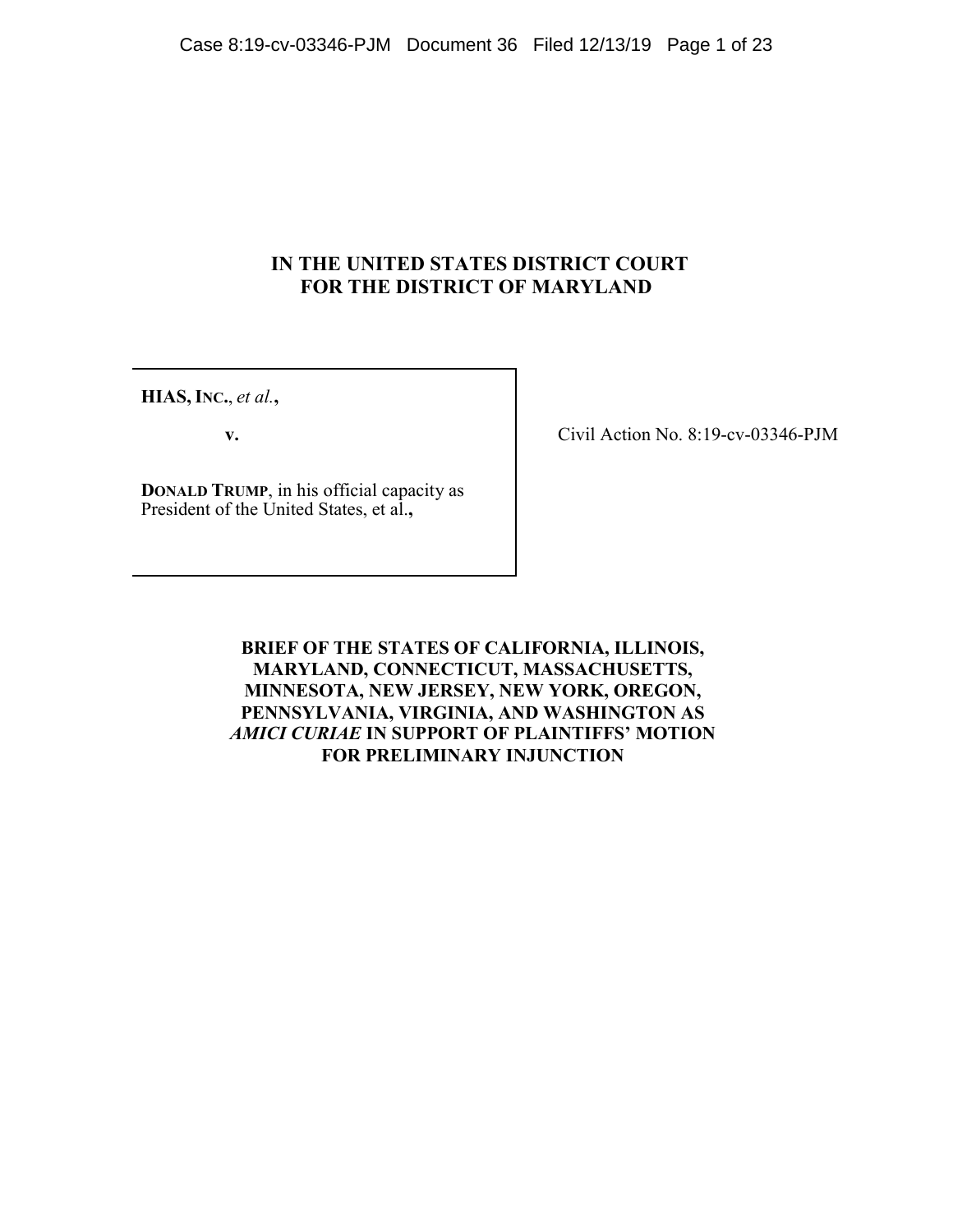# **TABLE OF CONTENTS**

# **Page**

| Ι. |                | The Executive Order Violates the Refugee Act and Interferes  |  |  |
|----|----------------|--------------------------------------------------------------|--|--|
| П. |                | The Refugee Resettlement Consent Process Harms the States'   |  |  |
| Ш. |                | The Refugee Resettlement Consent Process Burdens the States' |  |  |
|    | $\mathsf{A}$ . | Amici States Have Created Highly Effective Refugee           |  |  |
|    | B.             | The Executive Order's Consent Process Burdens State          |  |  |
|    |                |                                                              |  |  |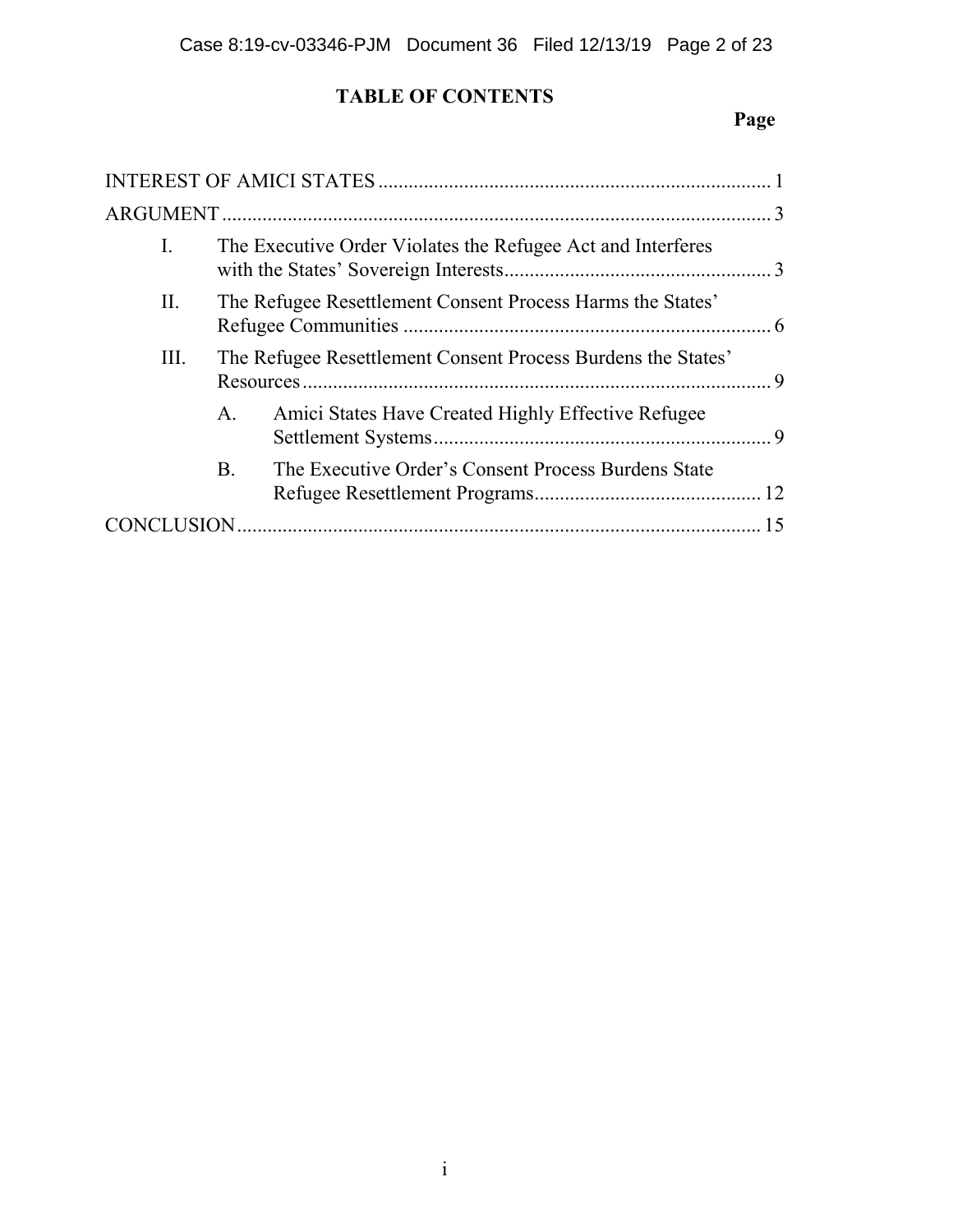# **TABLE OF AUTHORITIES**

# Page

# **CASES**

| Abourezk v. Reagan                    |  |
|---------------------------------------|--|
| Alabama v. United States              |  |
| Chamber of Commerce of U.S. v. Reich  |  |
| Danforth v. Minnesota                 |  |
| Reynolds v. Sims                      |  |
| Tennessee v. U.S. Dep't of State      |  |
| Wisconsin Pub. Intervenor v. Mortier  |  |
| Younger v. Bd. of Supervisors         |  |
| Youngstown Sheet & Tube Co. v. Sawyer |  |
|                                       |  |

# **STATUTES**

| 8 U S C                               |  |
|---------------------------------------|--|
|                                       |  |
|                                       |  |
|                                       |  |
|                                       |  |
|                                       |  |
|                                       |  |
|                                       |  |
| California Welfare & Institution Code |  |
|                                       |  |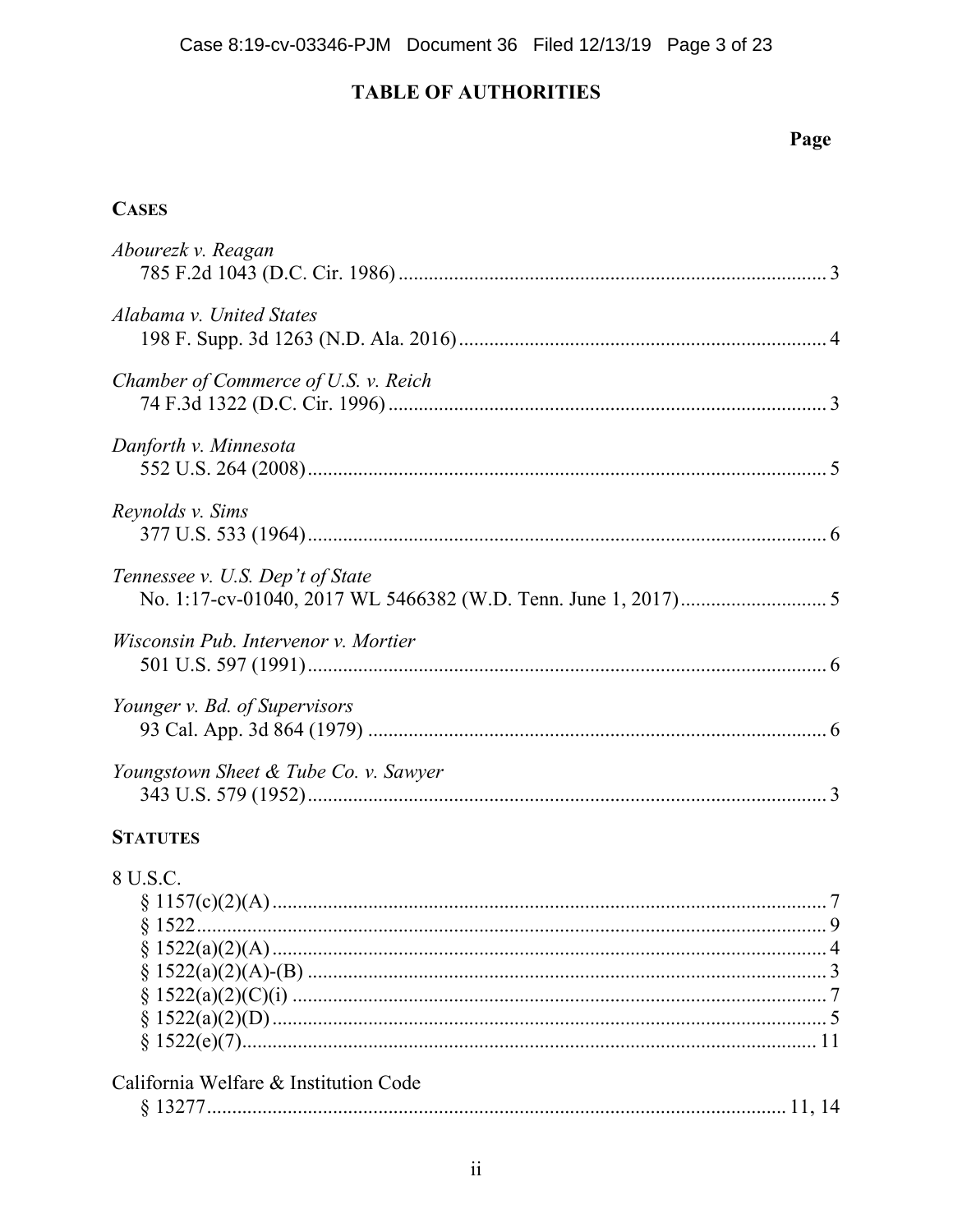# **TABLE OF AUTHORITIES (continued)**

| New Jersey Administrative Code                                                                                                                                                                                                 |
|--------------------------------------------------------------------------------------------------------------------------------------------------------------------------------------------------------------------------------|
|                                                                                                                                                                                                                                |
| Refugee Assistance Extension Act of 1986, Pub. L. No. 99-605, 100 Stat 3449                                                                                                                                                    |
| <b>CONSTITUTIONAL PROVISIONS</b>                                                                                                                                                                                               |
| California Constitution                                                                                                                                                                                                        |
| Minnesota Constitution                                                                                                                                                                                                         |
| <b>OTHER AUTHORITIES</b>                                                                                                                                                                                                       |
| 45 Code of Federal Regulations                                                                                                                                                                                                 |
| Admissions and Arrivals, Refugee Processing Center, https://ireports.wrapsnet.org/ 8, 9                                                                                                                                        |
| Caitlin Yoshiko Kandil, For refugees coming to Southern California, this Welcome<br>Guidebook is a link to a new life, LA Times (July 6, 2017),<br>https://www.latimes.com/socal/daily-pilot/news/tn-wknd-et-refugees-welcome- |
| California Department of Social Services, California Newcomer Education and Well-<br>Being, https://www.cdss.ca.gov/inforesources/refugees/programs-and-info/youth-                                                            |
| California Department of Social Services, Services for Refugees, Asylees, and<br>Trafficking Victims, https://www.cdss.ca.gov/Refugee-Services 11                                                                              |
| California Department of Social Services, Unaccompanied Refugee Minors,<br>https://www.cdss.ca.gov/refugee-services/unaccompanied-refugee-minors-program 13                                                                    |
| Executive Order No. 13,888, 84 Federal Regulation 52,355 (Sept. 26, 2019)  1, 7                                                                                                                                                |
| Hirshfeld, J., Trump Administration Rejects Study Showing Positive Impact of                                                                                                                                                   |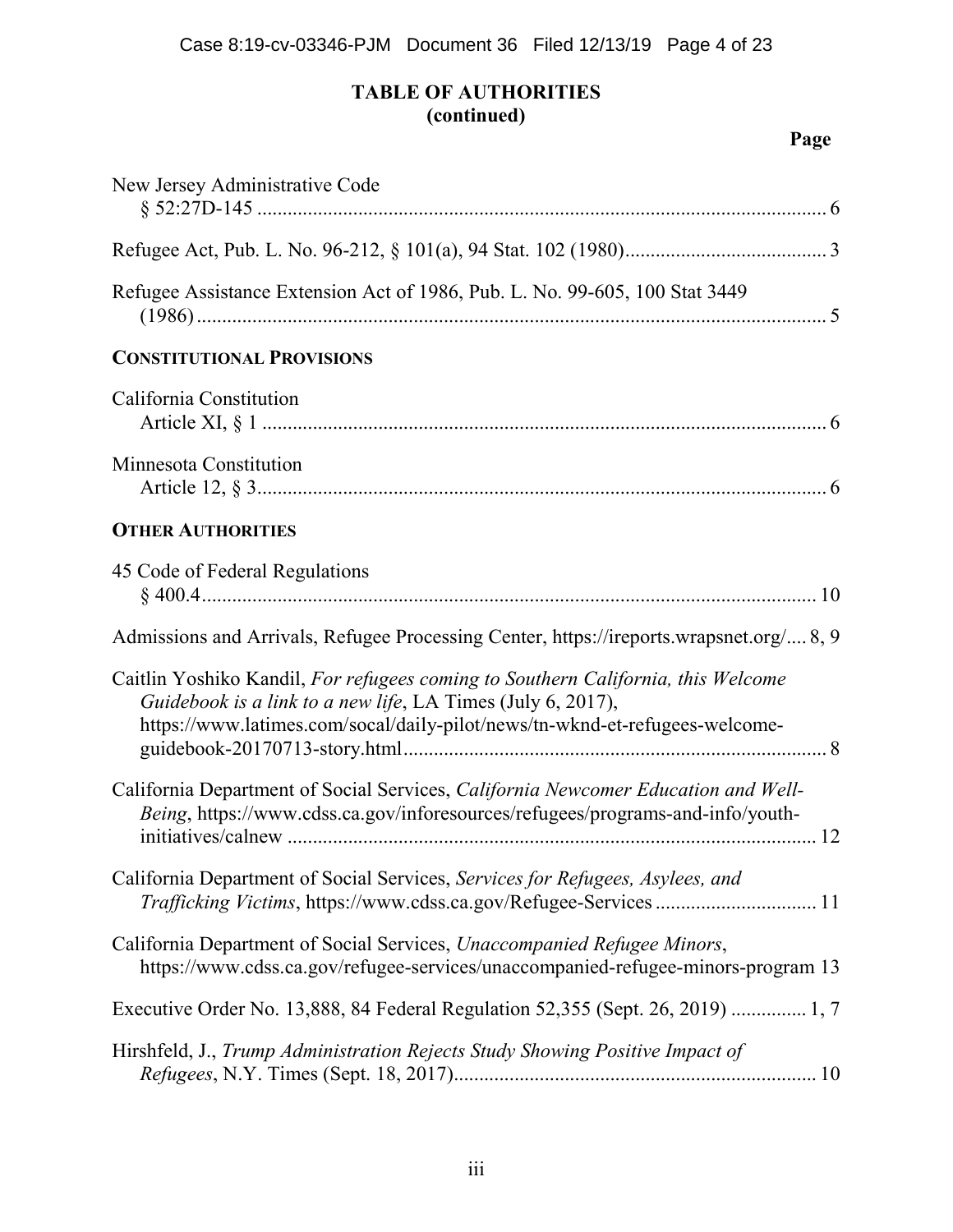# **TABLE OF AUTHORITIES (continued)**

| House of Representatives Report No. 99-132 (1985), reprinted in 1986                                                                                                                                                                     |
|------------------------------------------------------------------------------------------------------------------------------------------------------------------------------------------------------------------------------------------|
| Illinois Department of Human Services, Refugee & Immigrant Services,                                                                                                                                                                     |
| Kerwin, D., The US Refugee Resettlement Program - A Return to First<br>Principles: How Refugees Help to Define, Strengthen, and Revitalize the United<br>States, Journal on Migration & Human Security Vol. 6(3) (2018),                 |
| Minnesota Department of Human Services, Combined Manual: Processing RCA<br>Applications,<br>https://www.dhs.state.mn.us/main/idcplg?IdcService=GET DYNAMIC                                                                               |
| CONVERSION&RevisionSelectionMethod=LatestReleased&dDocName=                                                                                                                                                                              |
| Minnesota Department of Human Services, Refugee Resettlement: Program<br>Overviews, https://mn.gov/dhs/partners-and-providers/program-overviews/refugee-                                                                                 |
| Minnesota Department of Human Services, Resettlement Programs Office 2018<br>Agency Contract List, https://edocs.dhs.state.mn.us/lfserver/Public/DHS-7587J                                                                               |
| New American Economy, From Struggle to Resilience The Economic Impact of<br>Refugees in America, 2 (June 2017), http://research.newamericaneconomy.org/wp-                                                                               |
| No Resettlement Without Consent Act, House of Representatives 546, 115th<br>Congress (2017) https://www.congress.gov/bill/115th-congress/house-bill/546 4                                                                                |
|                                                                                                                                                                                                                                          |
| U.S. Citizenship and Immigration Services, Refugees, https://www.uscis.gov/                                                                                                                                                              |
| U.S. Department of State Bureau of Population, Refugees, and Migration, FY 2020<br>Notice of Funding Opportunity for Reception and Placement Program<br>(Nov. 6, 2019), https://www.state.gov/fy-2020-notice-of-funding-opportunity-for- |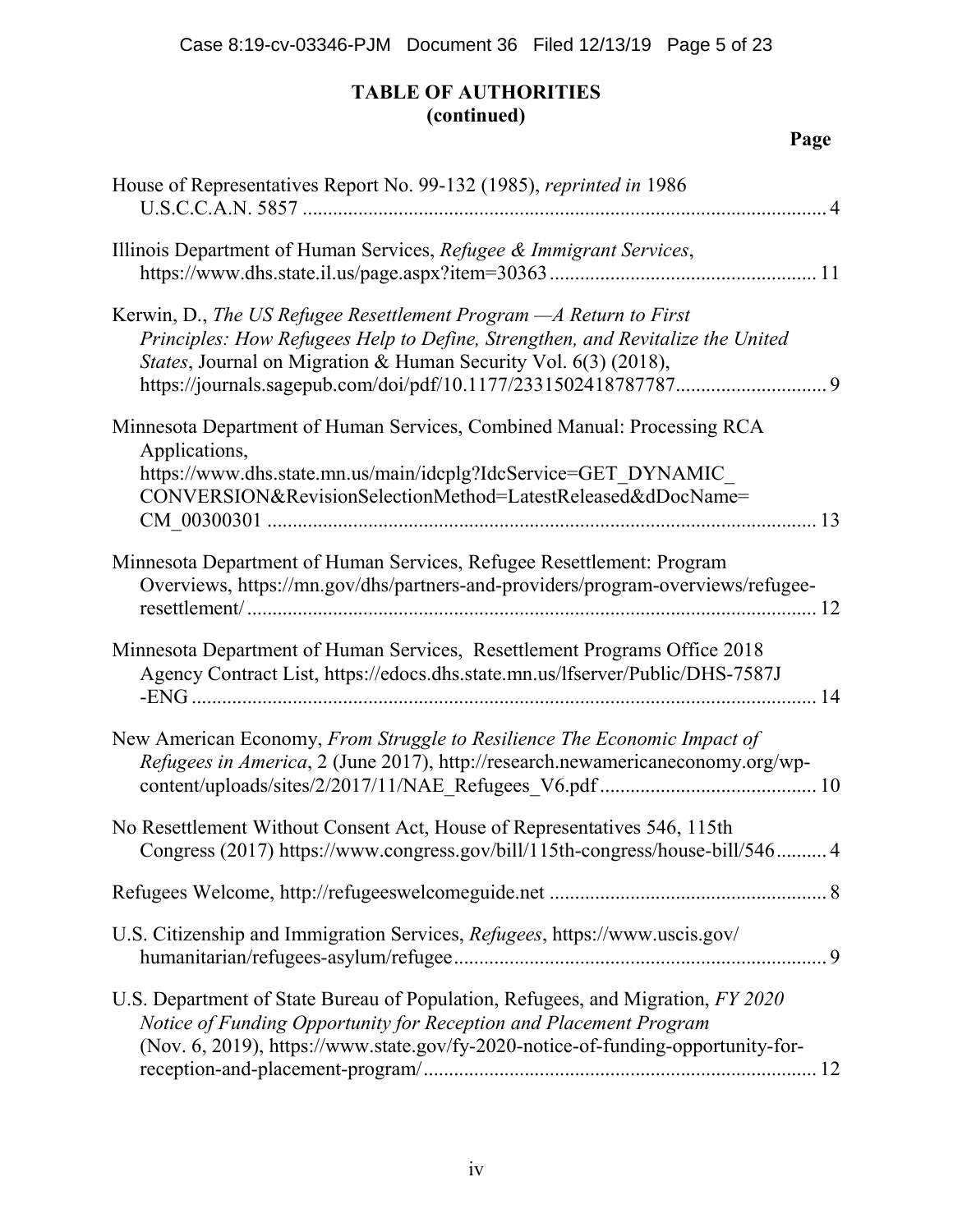## **INTEREST OF AMICI STATES**

The States of California, Illinois, Maryland, Connecticut, Massachusetts, Minnesota, New Jersey, New York, Oregon, Pennsylvania, Virginia, and Washington ("*Amici* States") respectfully submit this brief as *amici curiae* in support of Plaintiffs' Motion for Preliminary Injunction, which seeks an order enjoining the Executive Order on Enhancing State and Local Involvement in Refugee Resettlement ("Executive Order"), and its implementation through the Department of State's Notice of Funding Opportunity ("Notice"). The Executive Order directs the United States Department of State and the United States Department of Health and Human Services to "resettle refugees only in those jurisdictions in which both the State and local governments have consented to receive refugees under the Department of State's Reception and Placement Program." Exec. Order No. 13,888, 84 Fed. Reg. 52,355 (Sept. 26, 2019). While the Executive Order is purportedly designed to create "a more clearly defined role for State and local governments in the refugee resettlement process[,]" States were not consulted on how the Executive Order's new consent process would adversely affect them, their state agencies, and their communities. *Id.*

The Executive Order violates federal law and harms the States' sovereign interests in establishing statewide policies. The Refugee Act does not grant the President any authority to give States or their local governments the ability to veto the initial placement of refugees within their jurisdictions. In implying such a power—particularly as to the veto power of local governments—the Executive Order runs counter to one of the purposes of the Refugee Act: giving States a greater voice in making recommendations about refugee placement within their States. Even where *Amici* States consent to refugee resettlement, the Executive Order purports to give local governments veto power over state policy decisions. Nothing in the Refugee Act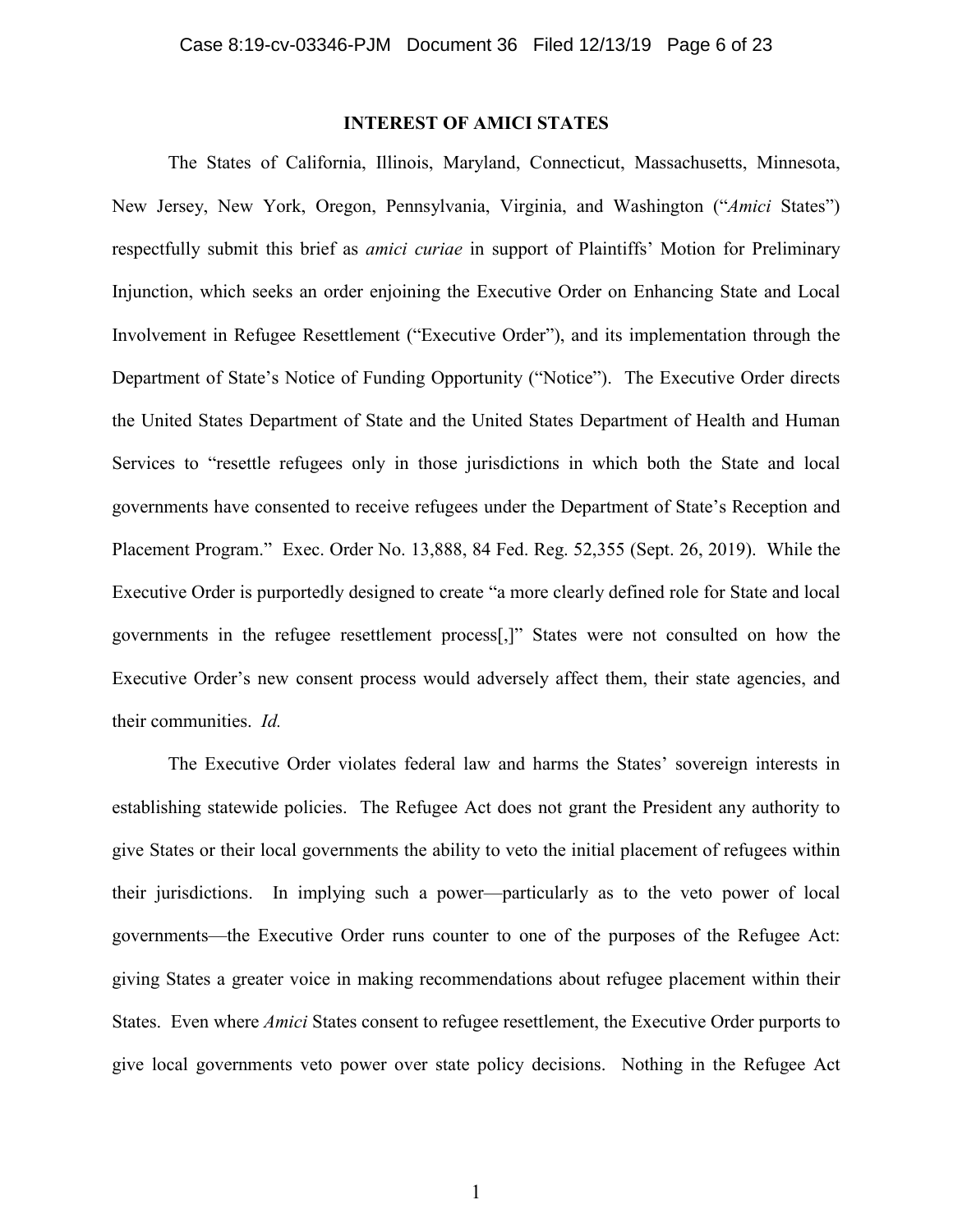#### Case 8:19-cv-03346-PJM Document 36 Filed 12/13/19 Page 7 of 23

permits such a significant intrusion on *Amici* States' sovereign interests in making decisions based on statewide impact and statewide concerns.

The Executive Order also undermines the Refugee Act's family reunification provisions. While the Refugee Act facilitates the family reunification of spouses, children, siblings, and parents, the Executive Order permits local governments to limit family reunification to only spouses and children who are reunifying with a refugee spouse or parent, respectively. Allowing the President to unilaterally impose a local-consent requirement undermines the broad scope of family reunification provided for in the statute. Such executive power should not be inferred.

The consent process also threatens to disrupt the carefully constructed and efficient refugee relocation systems States have created by operation of the Refugee Act. Each year thousands of refugees are lawfully admitted into the United States. These refugees in turn are welcomed into *Amici* States' communities where they have access to services and cultural connections that help them thrive. To this end, each State has created a statewide system to administer the funding provided by the Department of Health and Human Services' Office of Refugee Resettlement (ORR) for long-term services for refugees, and to coordinate stateadministered or nonprofit-administered programs to provide essential services to refugees during and after the resettlement process. The States' ability to deliver essential services to refugees will be disrupted by the President's ill-considered, extra-statutory consent process, as it interferes with the existing practice of placing refugees in the communities where they are most likely to succeed. The consent process has already led to confusion for resettlement agencies operating within the *Amici* States and counties causing a diversion of resources by States and resettlement agencies. Due to ongoing and further potential harm caused by the consent process, *Amici* States urge the Court to grant the motion for preliminary injunction.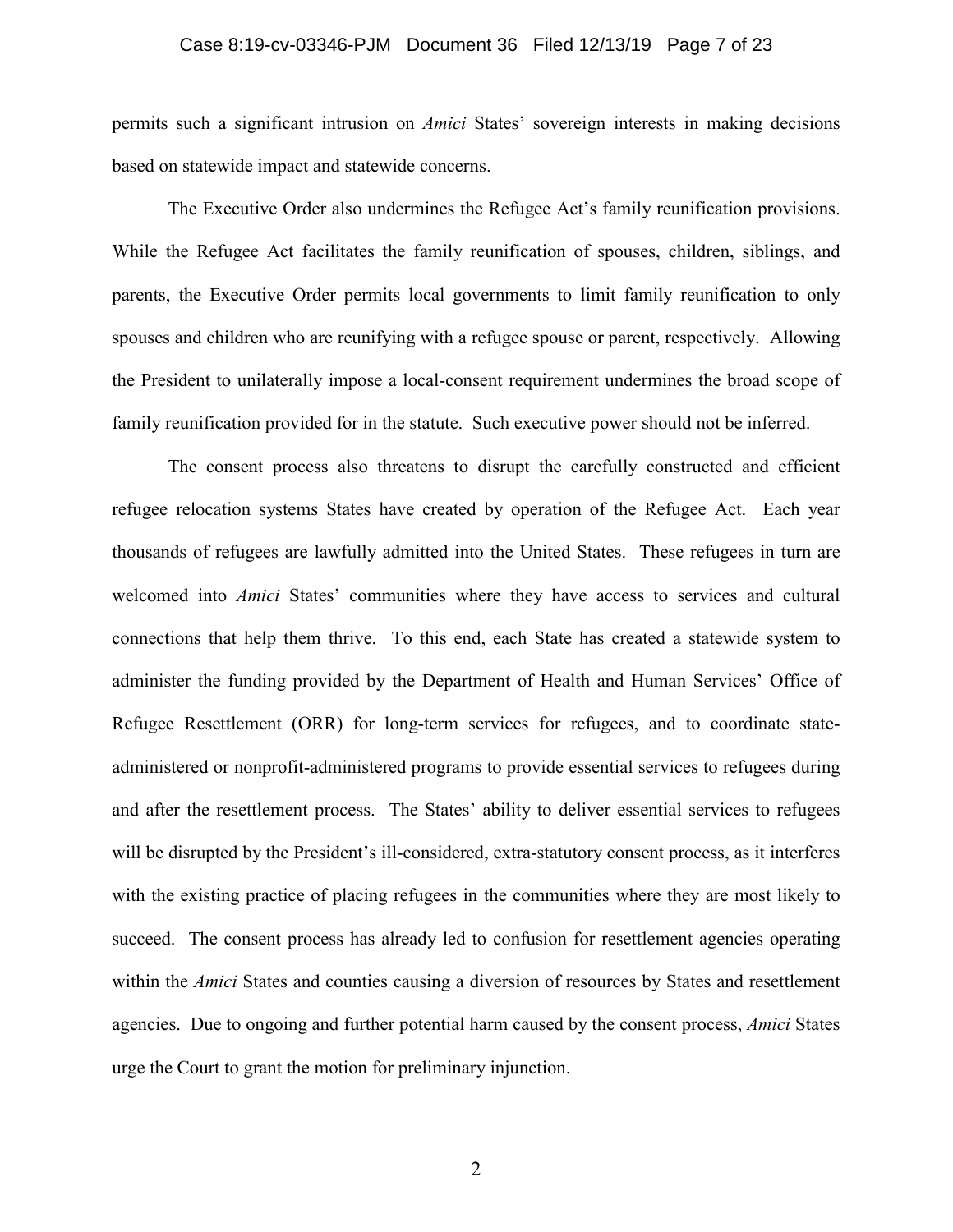#### **ARGUMENT**

## **I. THE EXECUTIVE ORDER VIOLATES THE REFUGEE ACT AND INTERFERES WITH THE STATES' SOVEREIGN INTERESTS**

Executive orders addressing the admission and exclusion of immigrants that conflict with a federal statute exceed presidential authority and are, therefore, invalid. *Abourezk v. Reagan*, 785 F.2d 1043, 1061 (D.C. Cir. 1986), *aff'd*, 484 U.S. 1 (1987); *see also Chamber of Commerce of U.S. v. Reich*, 74 F.3d 1322, 1339 (D.C. Cir. 1996) (striking down Executive Order and Secretary of Labor's regulations as conflicting with the National Labor Relations Act). As plaintiffs demonstrate in their Motion for Preliminary Injunction (Mot. at 13-23), the novel and sweeping powers claimed by the President in the Executive Order are not authorized by the Refugee Act. Congress enacted the Refugee Act of 1980 to "provide a permanent and systematic procedure for the admission to this country of refugees" and "to provide comprehensive and uniform provisions for the effective resettlement and absorption of those refugees who are admitted." Refugee Act, Pub. L. No. 96-212, § 101(a), 94 Stat. 102 (1980). The Refugee Act directs the Departments of State and Health and Human Services to obtain input from states and local governments to develop "policies and strategies for the placement and resettlement of refugees" within the United States. 8 U.S.C. § 1522(a)(2)(A)-(B). Neither the Refugee Act, nor any other federal law, gives the President the authority to allow local governments veto power over where refugees are initially resettled. *See Youngstown Sheet & Tube Co. v. Sawyer*, 343 U.S. 579, 585 (1952) (the president's power must stem from either an act of Congress or the Constitution).

Further, reading any such executive power into the statute would run counter to congressional intent. While the Refugee Act was amended in 1982 and 1986 to give the States and local governments more opportunities to provide input over refugee resettlement, the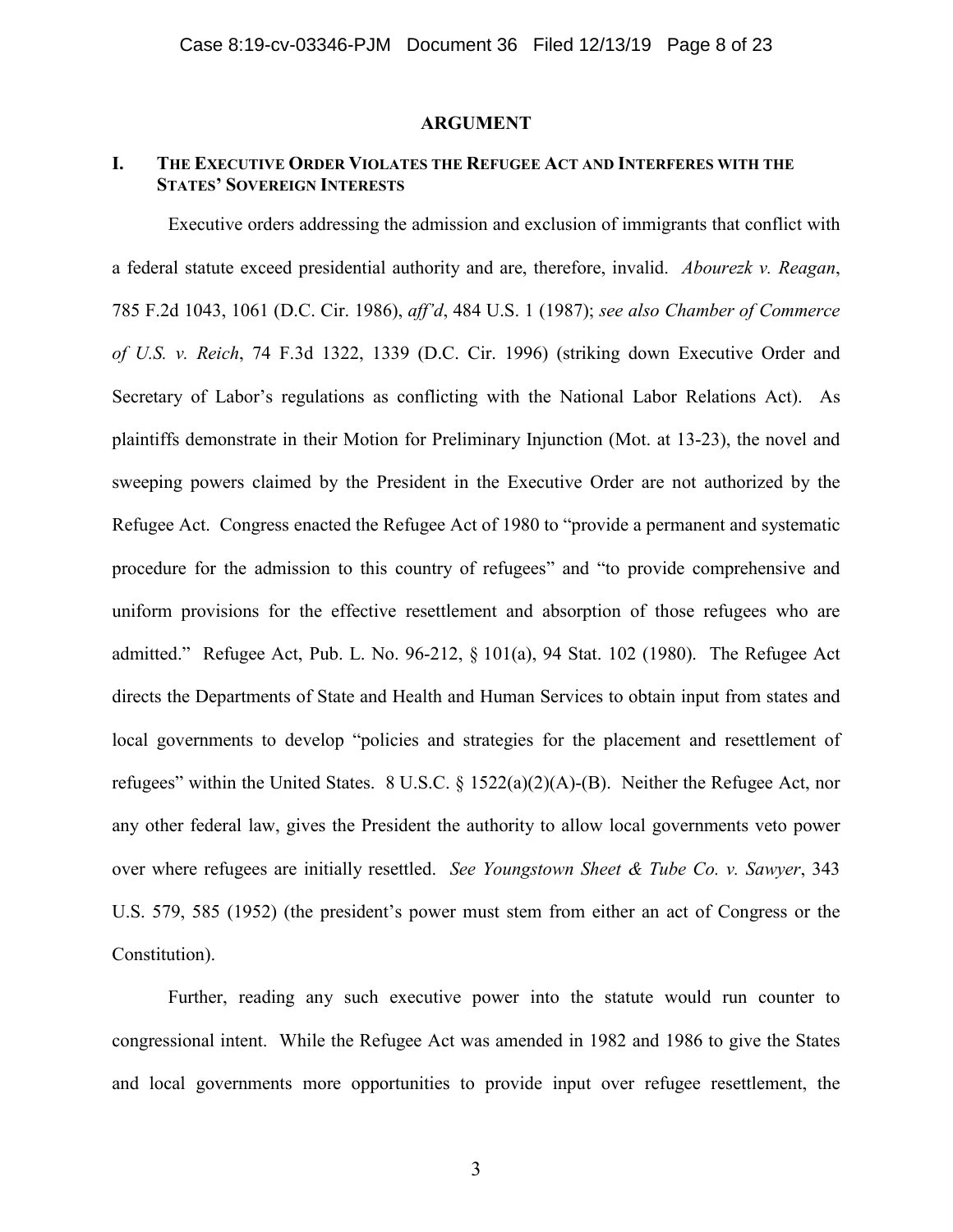### Case 8:19-cv-03346-PJM Document 36 Filed 12/13/19 Page 9 of 23

legislative history makes clear that "these requirements are not intended to give States and localities any veto power over refugee placement decisions, but rather to ensure their input into the process and to improve their resettlement planning capacity." H.R. Rep. No. 99-132 at 19 (1985), *reprinted in* 1986 U.S.C.C.A.N. 5857, 5870; *see also Alabama v. United States*, 198 F. Supp. 3d 1263, 1272 (N.D. Ala. 2016) ("the legislative history of the Act shows the Act's consultation provision is "not intended to give States [ ] any veto power over refugee placement decisions"). A resolution introduced in the House of Representatives in 2017 would have amended the Refugee Act to create a process by which state or local legislatures could opt out of the initial placement of refugees within their jurisdictions. No Resettlement Without Consent Act, H.R. 546, 115th Cong. (2017). The resolution stated that "[t]he Director shall not place or resettle a refugee within a State without the approval of the Governor of the State," and notwithstanding a state governor's approval, "the Director shall not place or resettle a refugee in any locality within a State if the locality has in effect a law, or a policy with the effect of law, disapproving of refugee resettlement in that locality." *Id.* The resolution failed.<sup>1</sup>

This Administration itself has previously acknowledged that States' involvement in shaping refugee settlement is governed by the terms of the Refugee Act. As recently as 2017, the Trump administration took the position that, while the State Department's Bureau of Population, Refugees, and Migration "consults with State and local governments 'concerning the sponsorship process and the intended distribution of refugees among the States and localities before their placement,' 8 U.S.C.  $\S 1522(a)(2)(A)$ , ... the Refugee Act does not otherwise provide for the involvement of State or local governments in determining where individual

<sup>&</sup>lt;sup>1</sup> No Resettlement Without Consent Act, H.R. 546, 115th Congress (2017) https://www.congress.gov/bill/115th-congress/house-bill/546.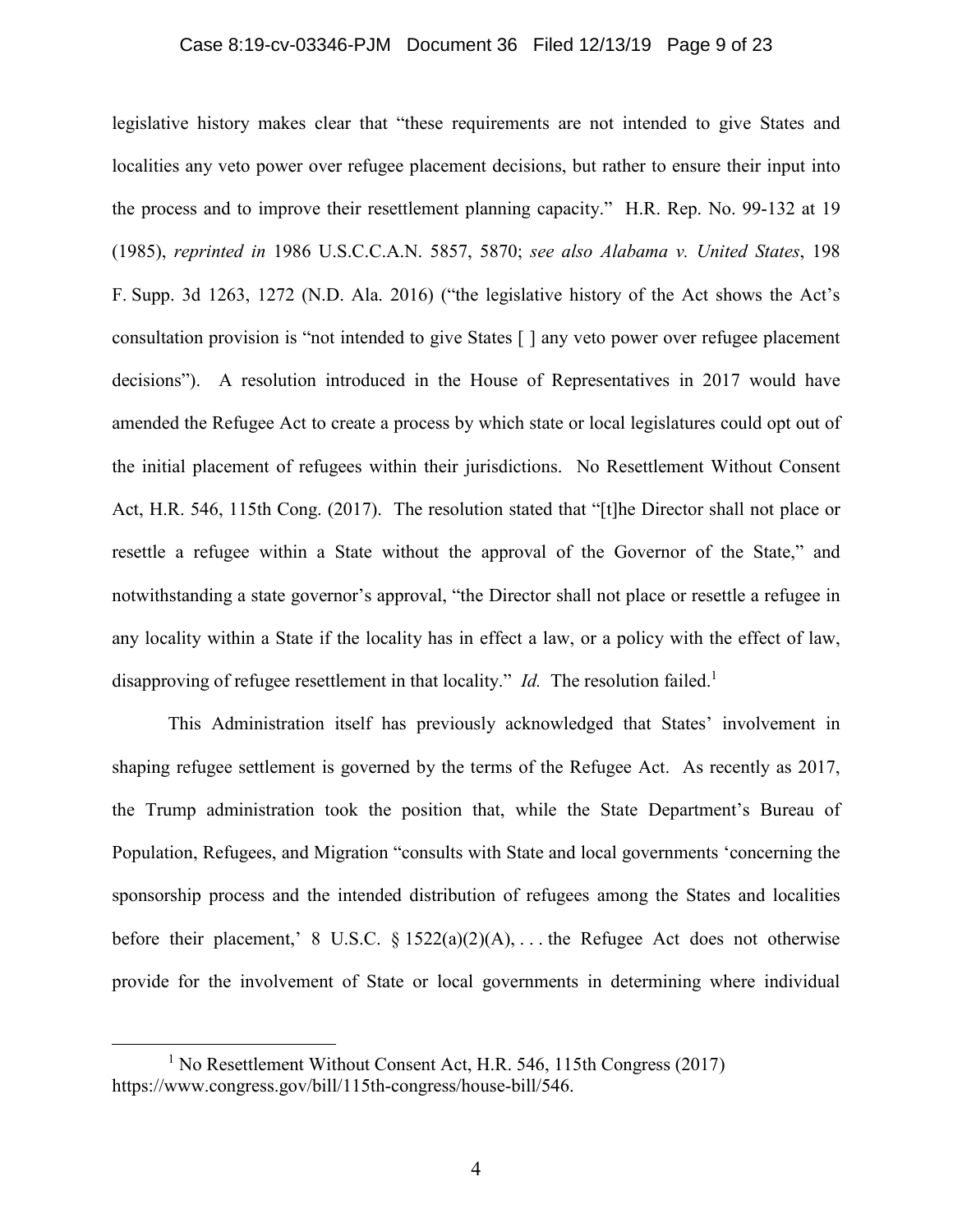### Case 8:19-cv-03346-PJM Document 36 Filed 12/13/19 Page 10 of 23

refugees are resettled once admitted to the United States." *Tennessee v. U.S. Dep't of State*, No. 1:17-cv-01040, 2017 WL 5466382 (W.D. Tenn. June 1, 2017).

*Amici* States note another adverse consequence of allowing the President to graft a localgovernment veto power onto the current system. It would effectively allow counties—subunits of state government—to override refugee settlement decisions and prerogatives of the States that reflect statewide interests and concerns. This result would run counter to one of the objectives of the Refugee Act: to give States a greater role in refugee placement decisions than that afforded to local governments. In the 1986 amendment to the Act, Congress directed the federal agencies "to the maximum extent possible, take into account recommendations of the State" regarding "the location of placement of refugees within a State."  $8 \text{ U.S.C. } § 1522(a)(2)(D)$ ; Refugee Assistance Extension Act of 1986, Pub. L. No. 99-605, 100 Stat 3449 (1986). The Executive Order, however, would give local governments the ability to opt out of receiving refugees even if their respective State governments consent to receive refugees. Such a result is irreconcilable with the Refugee Act.

Further, the Executive Order and its implementation interfere with each State's sovereign prerogative to set statewide policy on refugee settlement. The *Amici* States are "independent sovereigns with plenary authority to make and enforce their own laws as long as they do not infringe on federal constitutional guarantees." *Danforth v. Minnesota*, 552 U.S. 264, 280 (2008). The political subdivisions of States—counties and municipalities—derive their authority from state governments and state constitutions. Although *Amici* States frequently work in close collaboration with local governments within their borders, "[p]olitical subdivisions of States counties, cities, or whatever—never were and never have been considered as sovereign entities. Rather, they have been traditionally regarded as subordinate governmental instrumentalities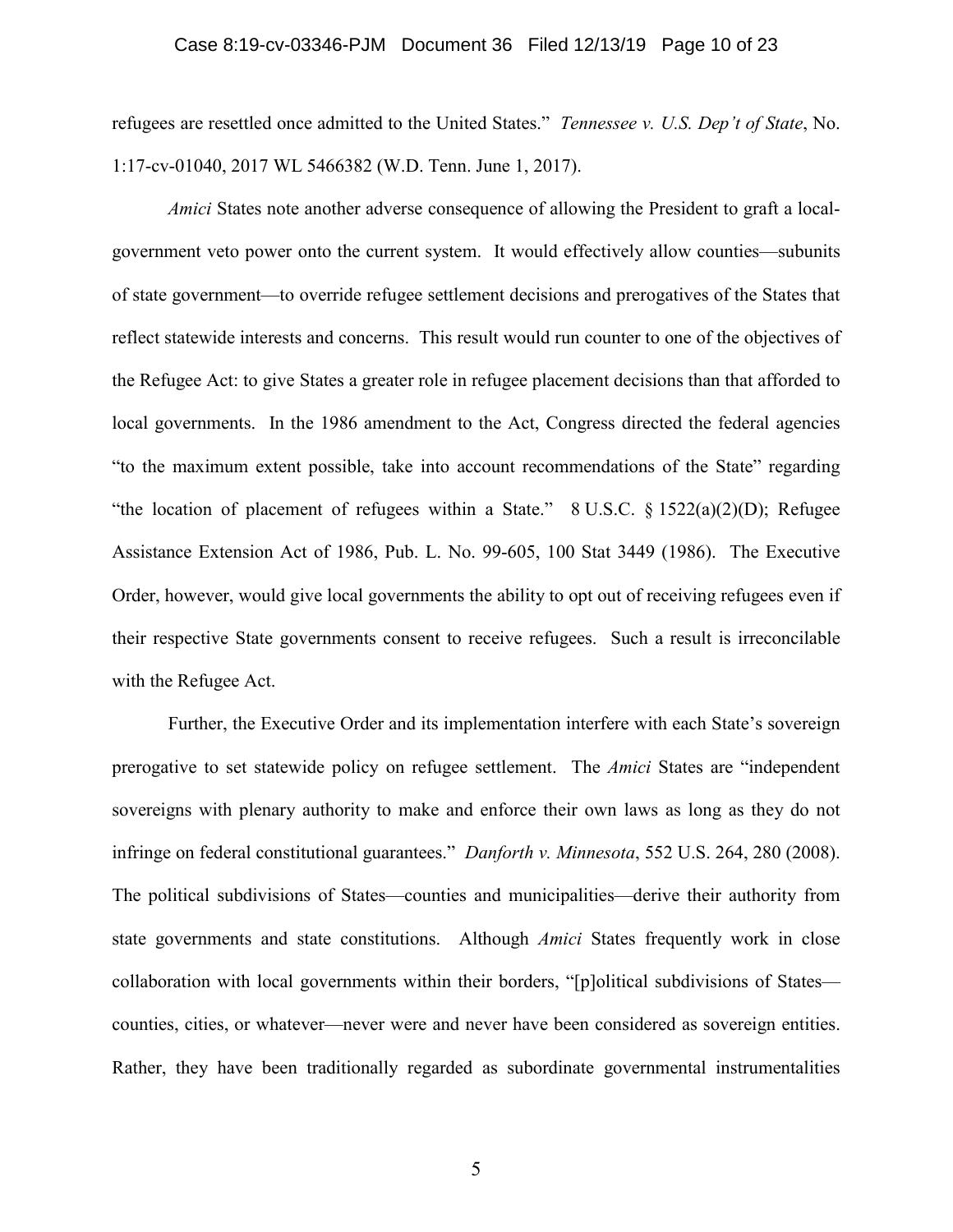### Case 8:19-cv-03346-PJM Document 36 Filed 12/13/19 Page 11 of 23

created by the State to assist in the carrying out of state governmental functions." *Reynolds v. Sims*, 377 U.S. 533, 575 (1964); *see also* Cal. Const. art. XI, § 1; *Younger v. Bd. of Supervisors*, 93 Cal. App. 3d 864, 870 (1979) (California Constitution does not authorize county to establish additional qualifications for candidacy for county elected office because it is not an enumerated authority for counties and is therefore retained by the State); Minn. Const. Art. 12, § 3 ("The legislature may provide by law for the creation, organization, administration, consolidation, division and dissolution of local government units and their functions, for the change of boundaries thereof, for their elective and appointive officers including qualifications for office and for the transfer of county seats."); N.J. Admin. Code § 52:27D-145 (political subdivisions derive their "authority directly or indirectly from the State of New Jersey"). As sovereign entities, *Amici* States have the authority to decide what decision-making authority they delegate to their counties or "county equivalent[s]" regarding refugee placement. *See Wisconsin Pub. Intervenor v. Mortier*, 501 U.S. 597, 607-08 (1991) (localities' ability to adopt ordinance regarding pesticides was within the "absolute discretion of the States" because localities "are created as convenient agencies for exercising such of the governmental powers of the State as may be entrusted to them in its absolute discretion.") (Internal citations and punctuation omitted.). The decisions or recommendations regarding refugee placement should be decided within each State in accordance with state law. The Executive Order negates the role of the States in refugee settlement policy set out in the Refugee Act and well-established principles of state sovereignty.

### **II. THE REFUGEE RESETTLEMENT CONSENT PROCESS HARMS THE STATES' REFUGEE COMMUNITIES**

The Executive Order also entirely ignores the Refugee Act's consideration of family reunification as a priority in refugee resettlement, even where a community has been determined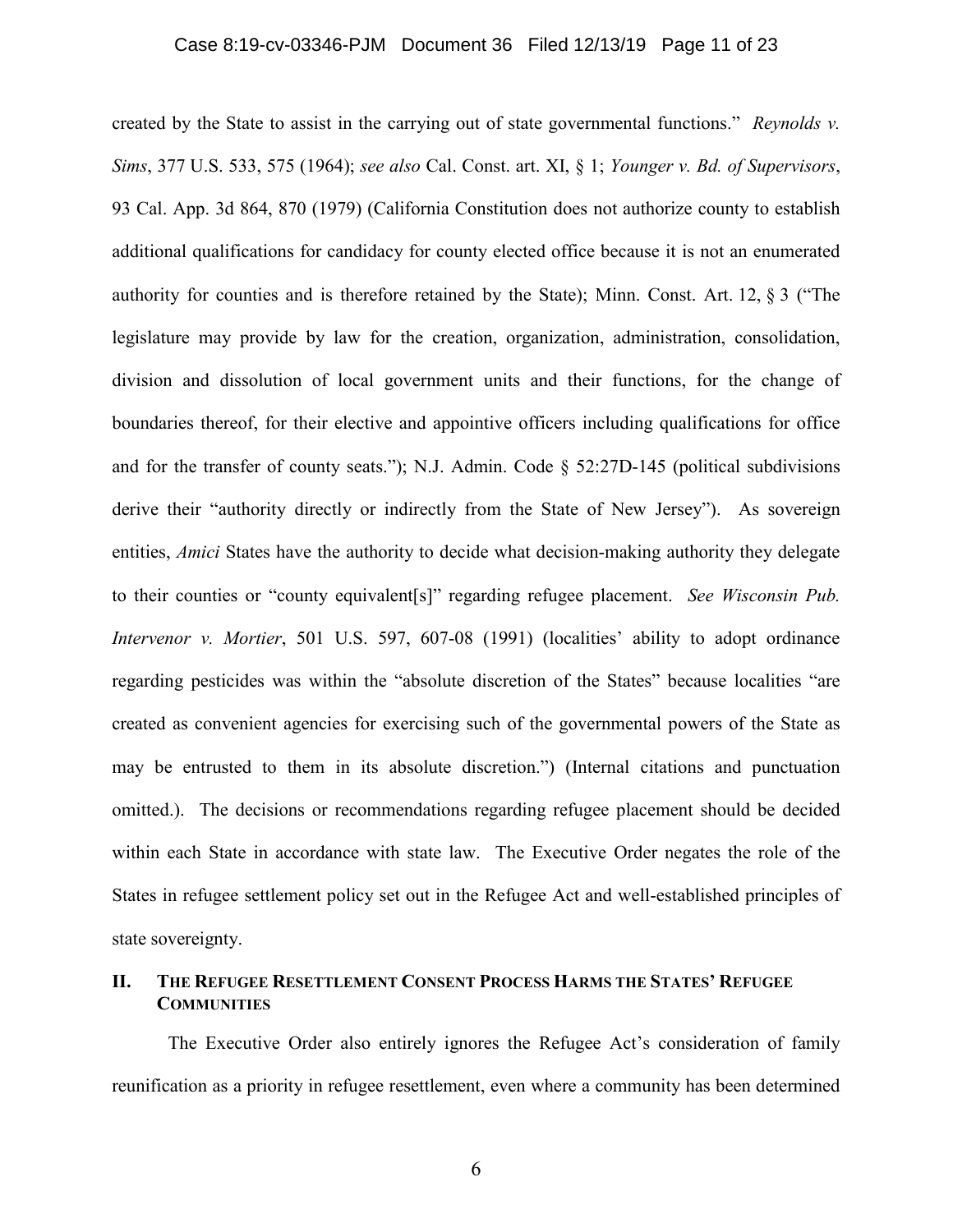### Case 8:19-cv-03346-PJM Document 36 Filed 12/13/19 Page 12 of 23

to be near capacity in its ability to accept new refugees. The Refugee Act provides that federal agencies "shall" develop refugee resettlement policies where refugees are not "initially placed or resettled in an area highly impacted . . . by the presence of refugees or comparable populations *unless the refugee has a spouse, parent, sibling, son, or daughter residing in that area*." 8 U.S.C. § 1522(a)(2)(C)(i) (emphasis added). Notwithstanding this clear statutory language, the Executive Order allows for the resettlement of refugees without state or local government consent only if it involves "a refugee's spouse or child following to join that refugee pursuant to 8 U.S.C. 1157(c)(2)(A)." Exec. Order No. 13,888, 84 Fed. Reg. 52,355, 52,356 (Sept. 26, 2019). Contrary to the Refugee Act's language, the Executive Order's consent process would prevent the family reunification of the following newly admitted refugees, unless local governments consent: (a) a refugee whose wife is already in the United States but the wife was not admitted as a refugee; (b) a child whose parent is already in the United States but the parent was not admitted as a refugee; (c) a parent whose child is already in the United States; and (d) a refugee whose refugee brother is already living in the United States. Given the Executive Order's consent process and the United States Department of State's implementation, both of which ignore family reunification, newly admitted refugees may be resettled in areas far from existing family ties, contrary to congressional intent. Given these effects, the Executive Order exceeds the authority conferred by the Refugee Act.

The narrow family reunification exception in the Executive Order ignores the fact that *Amici* States are home to myriad established refugee communities with cultural connections and resources for employment and other support. Historically, refugees have been initially placed in communities where there is an established community of refugees from the same country, in order to maximize cultural supports. For example, in the last five federal fiscal years (FFY),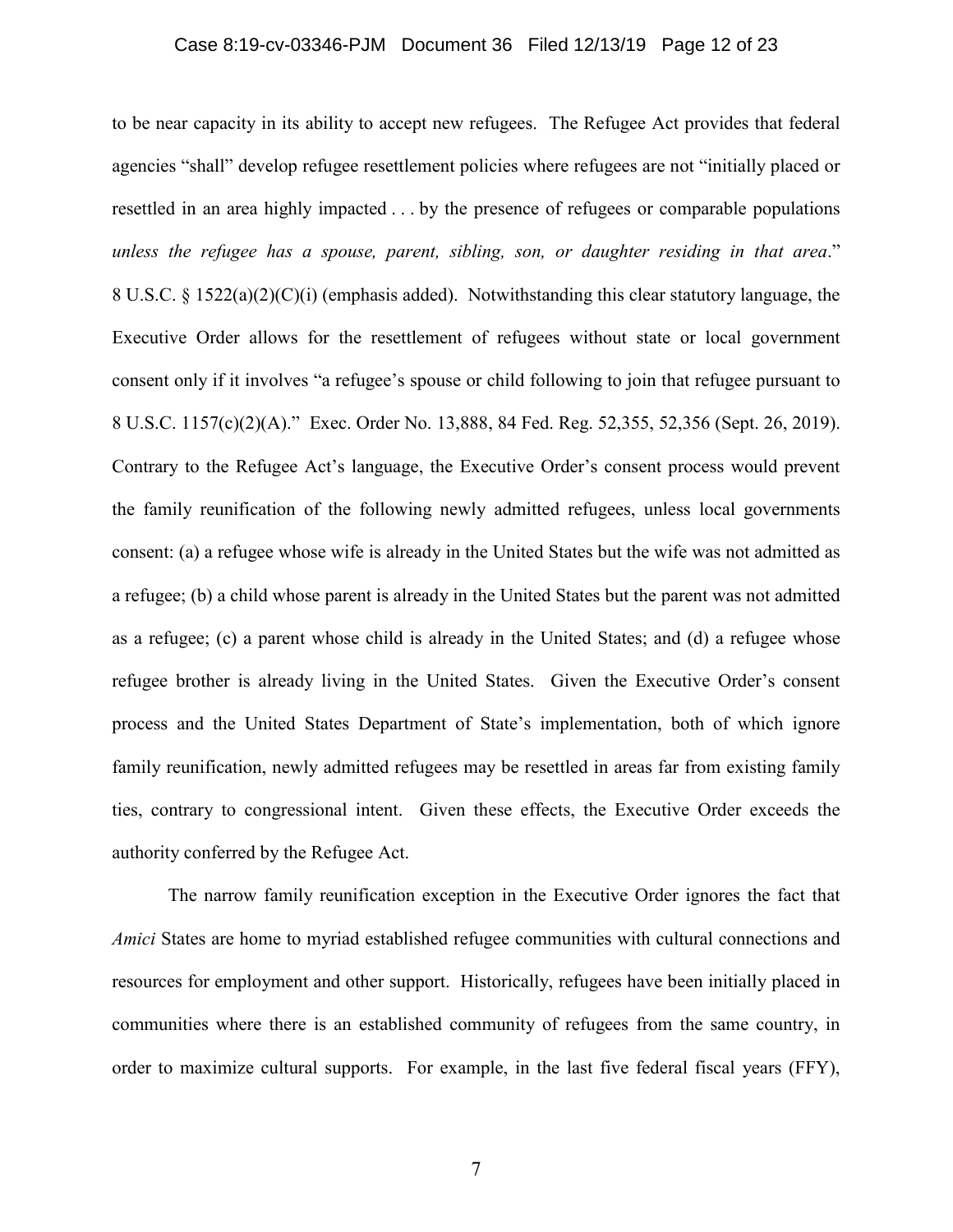#### Case 8:19-cv-03346-PJM Document 36 Filed 12/13/19 Page 13 of 23

California has received most of its refugees from Iraq. However, over 70% of 7,359 Iraqi refugees were settled in only three cities in the State, each with established communities.<sup>2</sup> In Washington, Ukrainians represented 71% of refugee arrivals in FFY 2019, 65% of refugee arrivals in FFY 2018 and 49% of refugee arrivals in FFY 2017. The majority (greater than 90%) of Ukrainian refugees are arriving in Washington to join family members who submitted Affidavits of Relationships through a local refugee resettlement application process that applies to refugees who are religious minorities and qualify through the Lautenberg Amendment. Placing refugees in locations where communities have been established provides them with a sense of belonging and safety with people who may observe similar traditions, be from the same home country, and speak the same language.

Prohibiting family reunification because local governments have not consented will also disrupt refugees' ability to build the resources and social capital necessary to succeed in *Amici* States. In 2017, the Southern California refugee community created a "Refugees Welcome Guidebook" specifically for Syrian and Iraqi refugees in the area.<sup>3</sup> The Guidebook offers information culled from local refugees and communities regarding topics like schooling and immigration support; transportation methods and affordable shopping; and how to get help for drug and alcohol abuse or domestic violence.<sup>4</sup> Efforts like this may not be possible where the consent requirement disrupts the creation of communities. The consent requirement would additionally harm our citizens, lawful permanent residents, and resident visa holders, many of

 <sup>2</sup> The three cities are San Diego, El Cajon, and Sacramento. *Admissions and Arrivals*, REFUGEE PROCESSING CENTER, https://ireports.wrapsnet.org/.

<sup>3</sup> Caitlin Yoshiko Kandil, *For refugees coming to Southern California, this Welcome Guidebook is a link to a new life*, LA TIMES (July 6, 2017), https://www.latimes.com/socal/dailypilot/news/tn-wknd-et-refugees-welcome-guidebook-20170713-story.html. 4 *Id*; *see also* Refugees Welcome, http://refugeeswelcomeguide.net.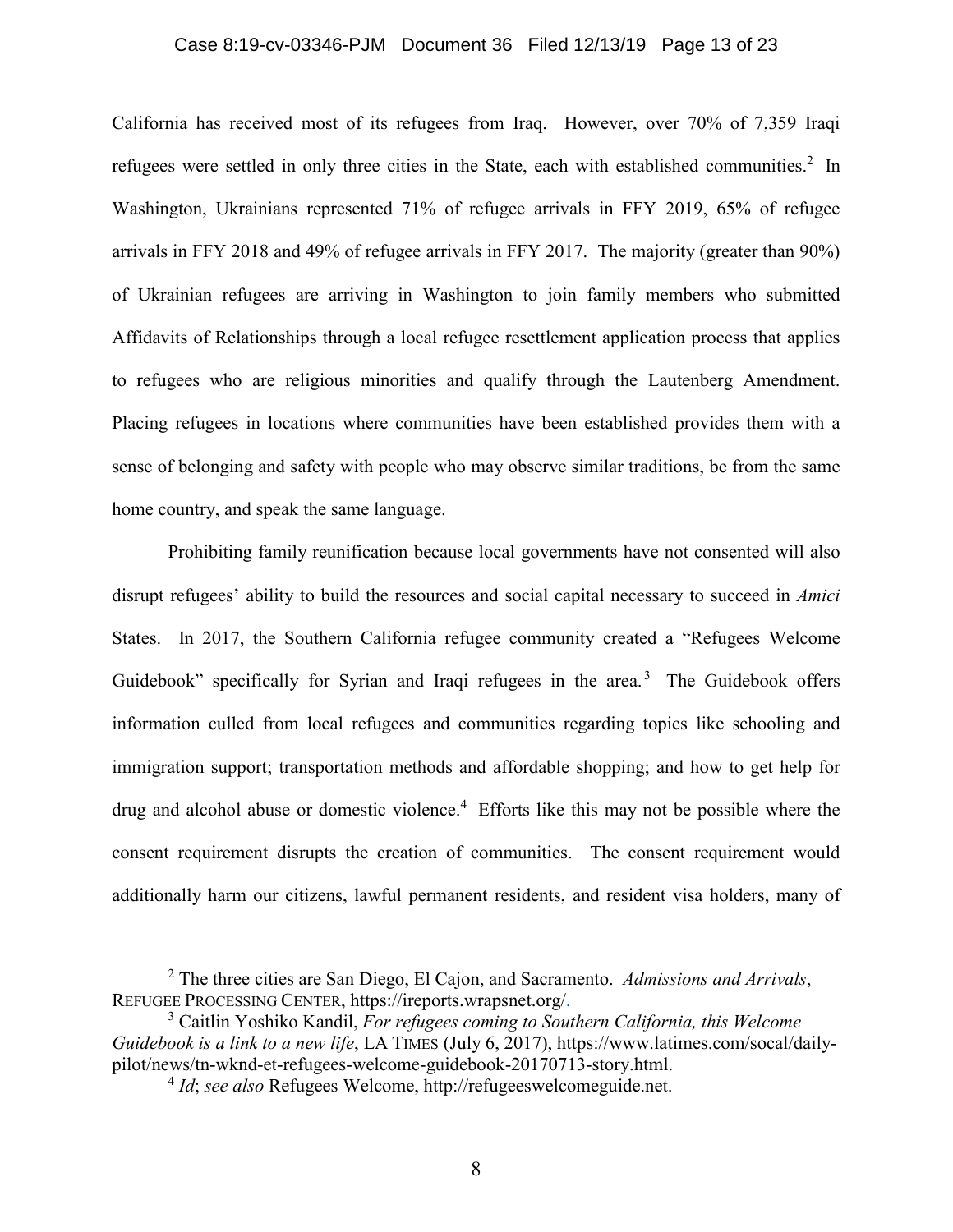whom have family members and loved ones who may be presumptively denied placement with a community located in a non-consenting jurisdiction. Furthermore, families already residing within *Amici* States' borders may be forced to decide between remaining with their supportive community and reunifying with refugee family members who do not meet the follow-to-join exception of the Executive Order and are resettled outside of a county that does not consent.

## **III. THE REFUGEE RESETTLEMENT CONSENT PROCESS BURDENS THE STATES' RESOURCES**

### **A.** *Amici* **States Have Created Highly Effective Refugee Settlement Systems**

*Amici* States collectively have welcomed 42.9% of the total refugees entering the United States since October 1, 2001, and almost 40% of refugees over the last five federal fiscal years.<sup>5</sup> *Amici* States greatly benefit from the presence of refugee populations, who are hardworking, productive members of society. Notably, the refugees whose placement may be restricted by the consent requirement are already legally admitted to the United States and can become legal permanent residents within a year of admission. They have the right to work, are eligible for healthcare and cash assistance, and have access to employment and language services that will help position them to better contribute to the States' workforces.<sup>6</sup> 8 U.S.C. § 1522.

Several studies have documented the many contributions of refugees to our States. For example, refugees' labor force participation and employment rates are higher than those of the total U.S. population.<sup>7</sup> Large numbers of refugees are self-employed and create jobs. Refugees' median personal income equals that of non-refugees and exceeds the income of the average

 <sup>5</sup> *Admissions and Arrivals*, REFUGEE PROCESSING CENTER, https://ireports.wrapsnet.org/.

<sup>6</sup> U.S. Citizenship and Immigration Services, *Refugees*, https://www.uscis.gov/

humanitarian/refugees-asylum/refugees. 7 Kerwin, D., *The US Refugee Resettlement Program —A Return to First Principles: How Refugees Help to Define, Strengthen, and Revitalize the United States*, J. ON MIGRATION & HUMAN SECURITY Vol. 6(3) (2018),

https://journals.sagepub.com/doi/pdf/10.1177/2331502418787787.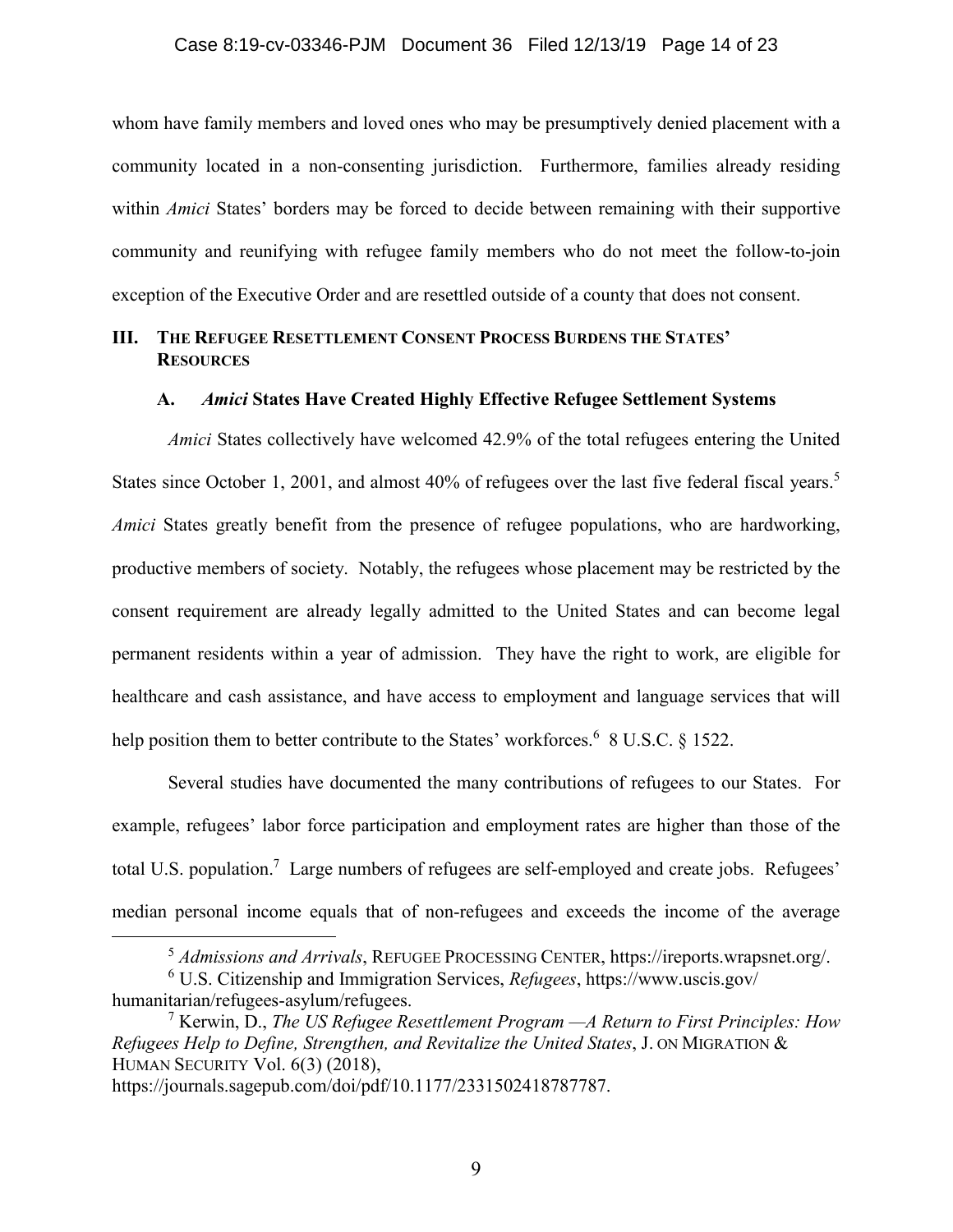#### Case 8:19-cv-03346-PJM Document 36 Filed 12/13/19 Page 15 of 23

foreign-born individual overall. Refugees are more likely to be skilled workers than nonrefugees or foreign-born people in general. Further, refugees' public benefit usage significantly declines over time as their integration, well-being, and U.S. family ties increase.<sup>8</sup> In 2015, refugees' businesses generated \$4.6 billion in income and their spending power in California alone totaled more than \$17.2 billion.<sup>9</sup> A leaked draft 2017 report by the Department of Health and Human Services found that over the past decade, refugees have contributed \$63 billion more in tax revenue than they cost in public benefits.<sup>10</sup> One reason that refugees are able to have this level of impact is that the States have been able to resettle them into communities that provide them support as they transition.

Much of the success of *Amici* States' resettlement programs is driven by the carefully calibrated collaboration process between the relevant federal, state, and local agencies, and national and local nonprofit institutions. All *Amici* States have designated state agencies that administer federal funding for refugees and coordinate specialized services to meet refugees' needs. These state agencies operate on dual tracks to ensure the success of refugee resettlement.

First, state agencies and local resettlement agency affiliates may work together to submit proposals to ORR and to national resettlement agencies, respectively. ORR requires each State that administers a refugee resettlement program to submit an annual State Plan, 45 C.F.R.

8 *Id.*

<sup>9</sup> New American Economy, *From Struggle to Resilience The Economic Impact of Refugees in America*, 2 (June 2017), http://research.newamericaneconomy.org/wpcontent/uploads/sites/2/2017/11/NAE\_Refugees\_V6.pdf. Refugees also have a substantial economic impact in other *Amicus* States, such as Minnesota where refugees possessed a combined spending power of \$1.8 billion and paid \$227 million in state and local taxes in 2015. *Id*. 10 Hirshfeld, J., *Trump Administration Rejects Study Showing Positive Impact of* 

*Refugees*, N.Y. TIMES (Sept. 18, 2017),

https://www.nytimes.com/2017/09/18/us/politics/refugees-revenue-cost-report-trump.html.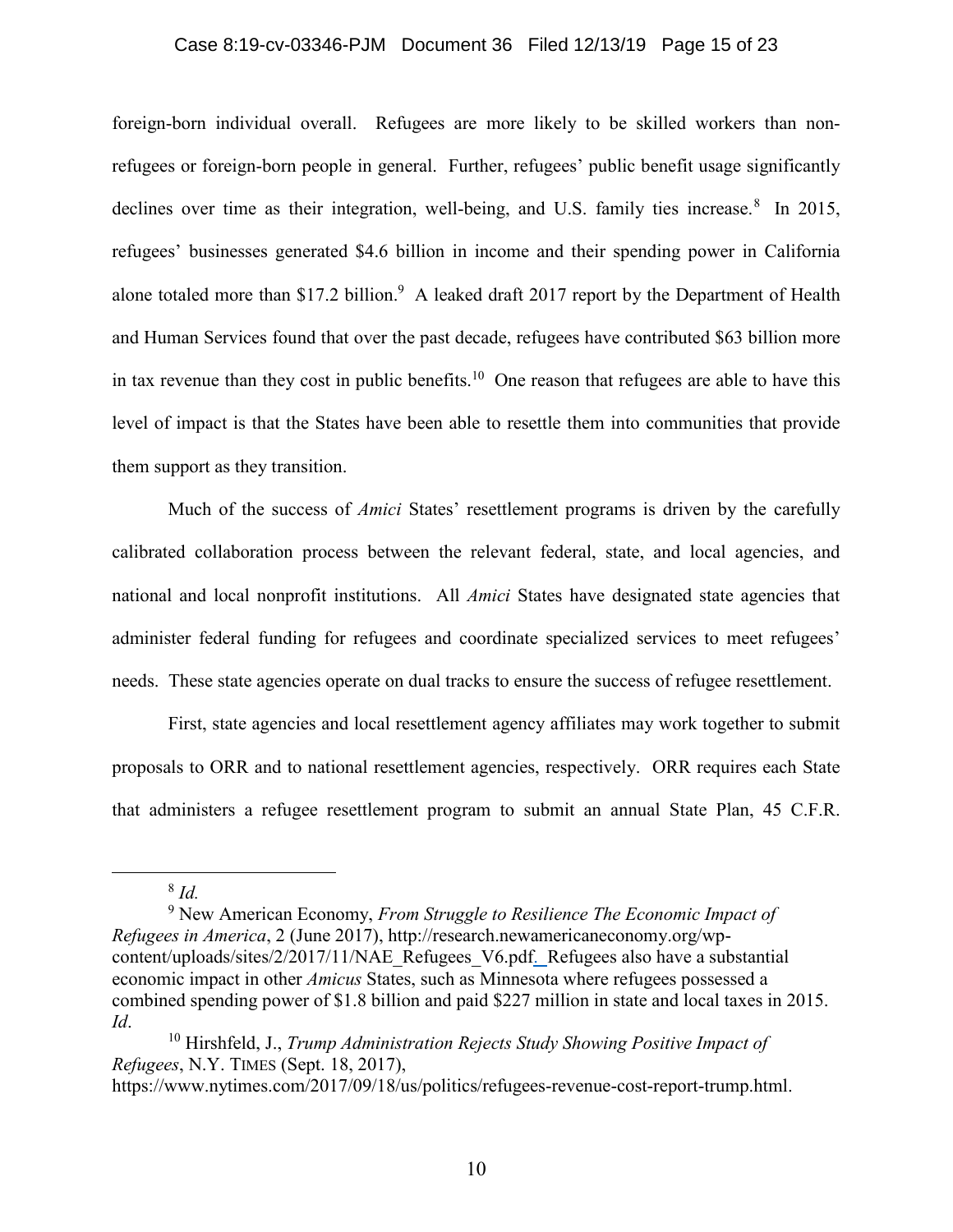#### Case 8:19-cv-03346-PJM Document 36 Filed 12/13/19 Page 16 of 23

§ 400.4; and the nine national resettlement agencies use proposals submitted from their local affiliates to discuss refugee allocations with the United States Department of State.

Second, the state agencies and their local government and nonprofit partners collaborate to deliver essential services to eligible refugees, including programming focused on education, health, employment, language, unaccompanied minors, and more, as well as cash assistance.<sup>11</sup> *See e.g.* Cal. Wel. & Inst. Code § 13277. Program benefits and services may be administered at the local level by county social services departments, through county contracts with local service providers to deliver direct services, or through direct contracts between the State and local nonprofit resettlement agencies.<sup>12</sup> These services are available to refugees for a minimum of three years from initial placement in the United States. 8 U.S.C. § 1522(e)(7). For example, between July 2017 and June 2018, Illinois placed 973 refugees into jobs (99.7% of whom had retained their positions after 90 days), helped connect 2,132 refugees with local health and human services providers, and helped ensure that 835 refugee children were served in afterschool programs. In FFY 2019, Maryland assisted 1,116 refugees in obtaining jobs, connected 1,206 with health screenings, served 439 refugee youth through after-school programs, mentorship and case management, and enrolled 720 refugees in English classes.

*Amici* States also offer additional services to refugees and/or use state funds to supplement the ORR-funded services.<sup>13</sup> For example, California has a Newcomer and Well-

(continued…)

 <sup>11</sup> *See* Cal. Dep't of Soc. Servs., *Services for Refugees, Asylees, and Trafficking Victims*, https://www.cdss.ca.gov/Refugee-Services.

<sup>12</sup> *Id*; Ill. Dep't of Human Servs., *Refugee & Immigrant Services*, https://www.dhs.state.il.us/page.aspx?item=30363.<br><sup>13</sup> In Minnesota, the Resettlement Programs Office in the State's Department of Human

Services ensures access to mainstream programs for people with refugee status, distributes federal funds to local agencies for supplemental services, and provides the public with education and information about refugees. The Office works with other federal, state, and local agencies,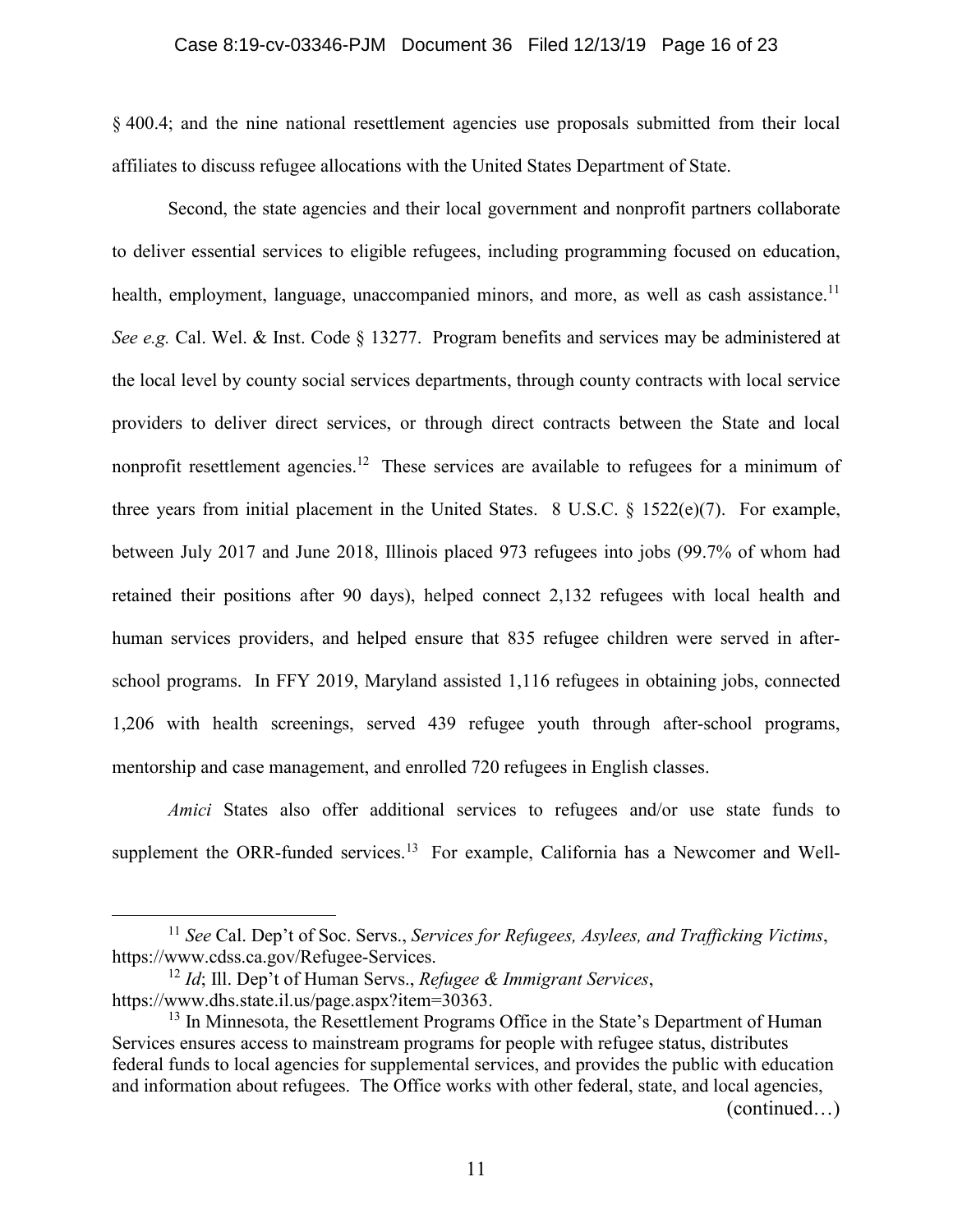#### Case 8:19-cv-03346-PJM Document 36 Filed 12/13/19 Page 17 of 23

Being Education Program, which provides state funding to school districts with a significant number of eligible students, including refugees, to improve their wellbeing, English language proficiency, and academic performance, and is intended to assist school districts in planning, designing, and implementing supplementary and social adjustment support services.<sup>14</sup> The consent process, if implemented, would fundamentally disrupt the processes *Amici* States use to resettle refugees, drastically reducing the effectiveness of the States' resettlement programs, and subvert the purposes of the Refugee Act.

## **B. The Executive Order's Consent Process Burdens State Refugee Resettlement Programs**

The State Department's Notice directs resettlement nonprofit agencies to obtain consents from states and counties or county-equivalents as part of their funding application process without providing any guidance on how to obtain those consents, and with inadequate information about deadlines, consent language, or the definition of local government or "local executive."<sup>15</sup> The lack of guidance to *Amici* States and their local governments has left state agencies to scramble as they redirect resources to focus on the consent process and its implications. Since the Notice's publication on November 6, 2019, *Amici* State agencies have been actively coordinating with and fielding inquiries from resettlement agencies, county and

-

as well as nonprofit and community organizations to provide employment services, social services, food assistance, cash assistance, and health care services for refugees around the state. *See* MN Dep't of Human Servs., Refugee Resettlement: Program Overviews,

https://mn.gov/dhs/partners-and-providers/program-overviews/refugee-resettlement/.

<sup>(…</sup>continued)

<sup>14</sup> *See*, Cal. Dep't of Soc. Servs., *California Newcomer Education and Well-Being*, https://www.cdss.ca.gov/inforesources/refugees/programs-and-info/youth-initiatives/calnew. 15 U.S. Dep't of State, Bureau of Population, Refugees, and Migration, *FY 2020 Notice of* 

*Funding Opportunity for Reception and Placement Program* (Nov. 6, 2019), https://www.state.gov/fy-2020-notice-of-funding-opportunity-for-reception-and-placementprogram/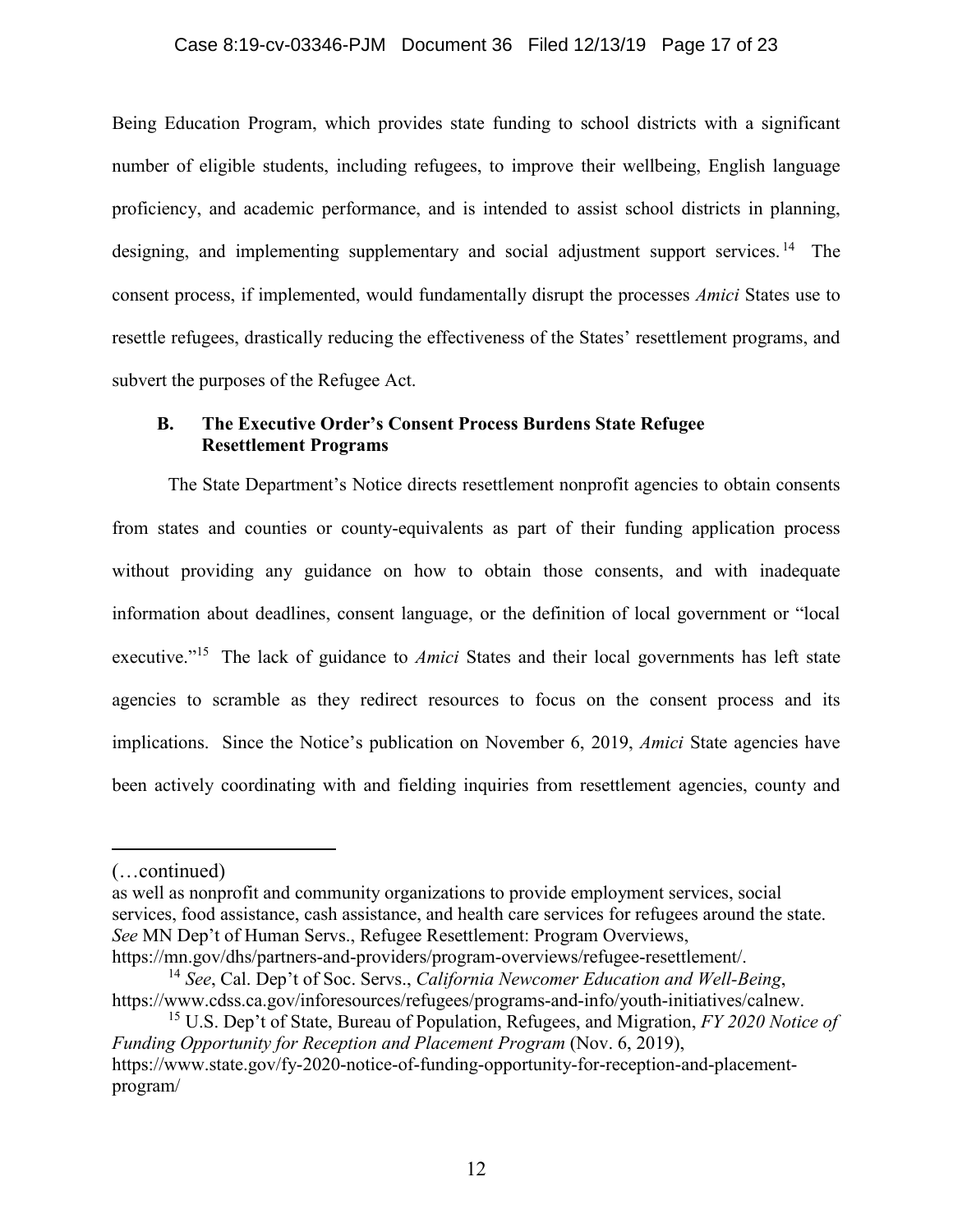### Case 8:19-cv-03346-PJM Document 36 Filed 12/13/19 Page 18 of 23

municipal governments, and other state agencies who are seeking clarity on the manner and process by which to meet the consent requirement. Requiring local jurisdictions to opt in by providing a formal letter of consent has fostered confusion and concern across communities that already knew about the refugee resettlement program and had participated in the past. For instance, after Washington State's Refugee Coordinator engaged in an outreach campaign to local governmental leaders to provide notice of the need for consent and coordinate the same, some local governments have had to host public forums and public meetings of their councils in order to address the consent requirement, some of which she has been asked to attend. The undue administrative burden on state agencies and resettlement agencies to obtain consents frustrates the institutional mission of the agencies and diverts their limited time and resources away from directly serving refugees. This diversion, in turn, undermines the States' ability to deliver services to existing refugees in *Amici* States, as the agencies that are the direct service providers are occupied with obtaining consent from states and counties. Further, if any of the local resettlement agencies are forced to close due to lack of consenting counties, the States' delivery of services to refugees will be impaired.<sup>16</sup>

The consent requirement also unfairly interferes with the placement of unaccompanied refugee minors (URM) within states and localities. URMs who enter the United States are placed with foster families.17 In all *Amici* States, the foster system is a statewide system. When

<sup>16</sup> As an example of how the States depend on resettlement agencies to help them deliver services, Minnesota contracts with local resettlement agencies to administer federal Refugee Cash Assistance benefits in the eight counties receiving the highest number of refugee arrivals. *See* MN Dep't of Human Servs., Combined Manual: Processing RCA Applications, https://www.dhs.state.mn.us/main/idcplg?IdcService=GET\_DYNAMIC\_CONVERSION&Revis ionSelectionMethod=LatestReleased&dDocName=CM\_00300301.

<sup>17</sup> *See e.g.* Cal. Dep't of Soc. Servs., *Unaccompanied Refugee Minors*, https://www.cdss.ca.gov/refugee-services/unaccompanied-refugee-minors-program.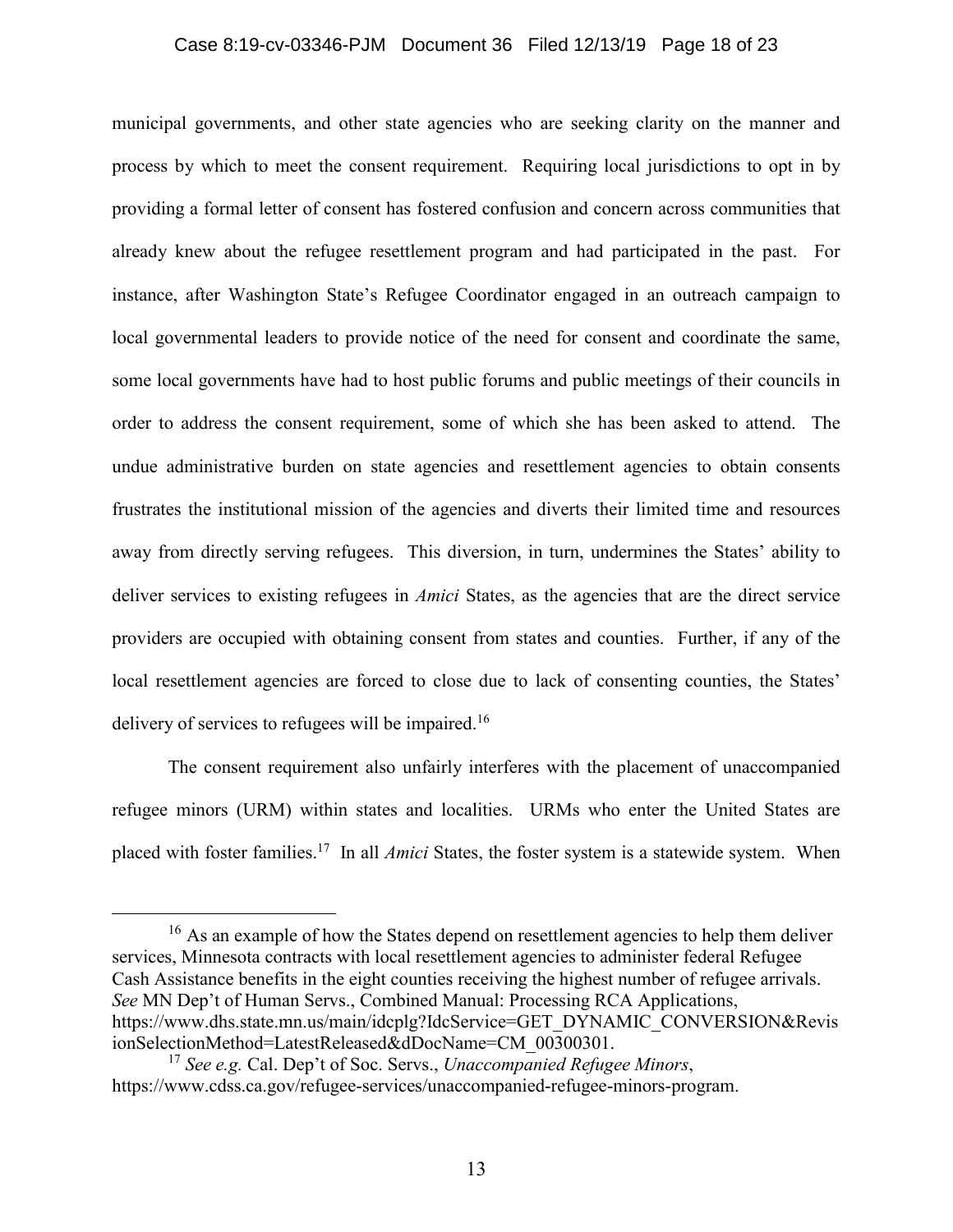#### Case 8:19-cv-03346-PJM Document 36 Filed 12/13/19 Page 19 of 23

a foster family is available to take in a child, they may be located in any county within the State. If an available foster family is located within a county that has not provided consent for refugee placement, the state foster family agency will have to wait until a foster family is available in a consenting county. This frustrates the mission of foster family agencies by denying the minor a prompt resettlement at a vulnerable time in their childhood development, denies foster families the opportunity to provide support and resources to a minor, and burdens the state foster family agency with identifying another available foster family for the minor. The consent requirement therefore severely undermines the purpose and operation of the foster care system.

Having a checkered approach that limits where refugees may resettle will increasingly burden state agencies. For example, California, which distributes ORR funding to refugee impacted counties (Cal. Welf. & Inst. Code  $\S$  13277), may need to re-assess its funding distribution program as new counties become impacted by changes in refugee placement. Further, California's ethnic community-based organizations that aid in providing services to refugees may prove to be insufficient if new refugees are resettled far from where these organizations operate due to a lack of county consent.<sup>18</sup> The Washington Office of Refugee and Immigrant Assistance (ORIA) braids refugee resettlement funding with other federal and state dollars to provide services through providers, including local community-based organizations, refugee resettlement agencies, other state agencies, and colleges. Disrupting this interdependent network of programs and services would limit support to refugees and the local communities that have welcomed them. And in Illinois, where the State works more directly with local

<sup>&</sup>lt;sup>18</sup> Minnesota also contracts with local nonprofit and community organizations in different parts of the state to provide culturally appropriate and multilingual support to refugees from different ethnic groups and could be faced with similar problems. *See* MN Dep't of Human Servs., Resettlement Programs Office 2018 Agency Contract List, https://edocs.dhs.state.mn.us/lfserver/Public/DHS-7587J-ENG.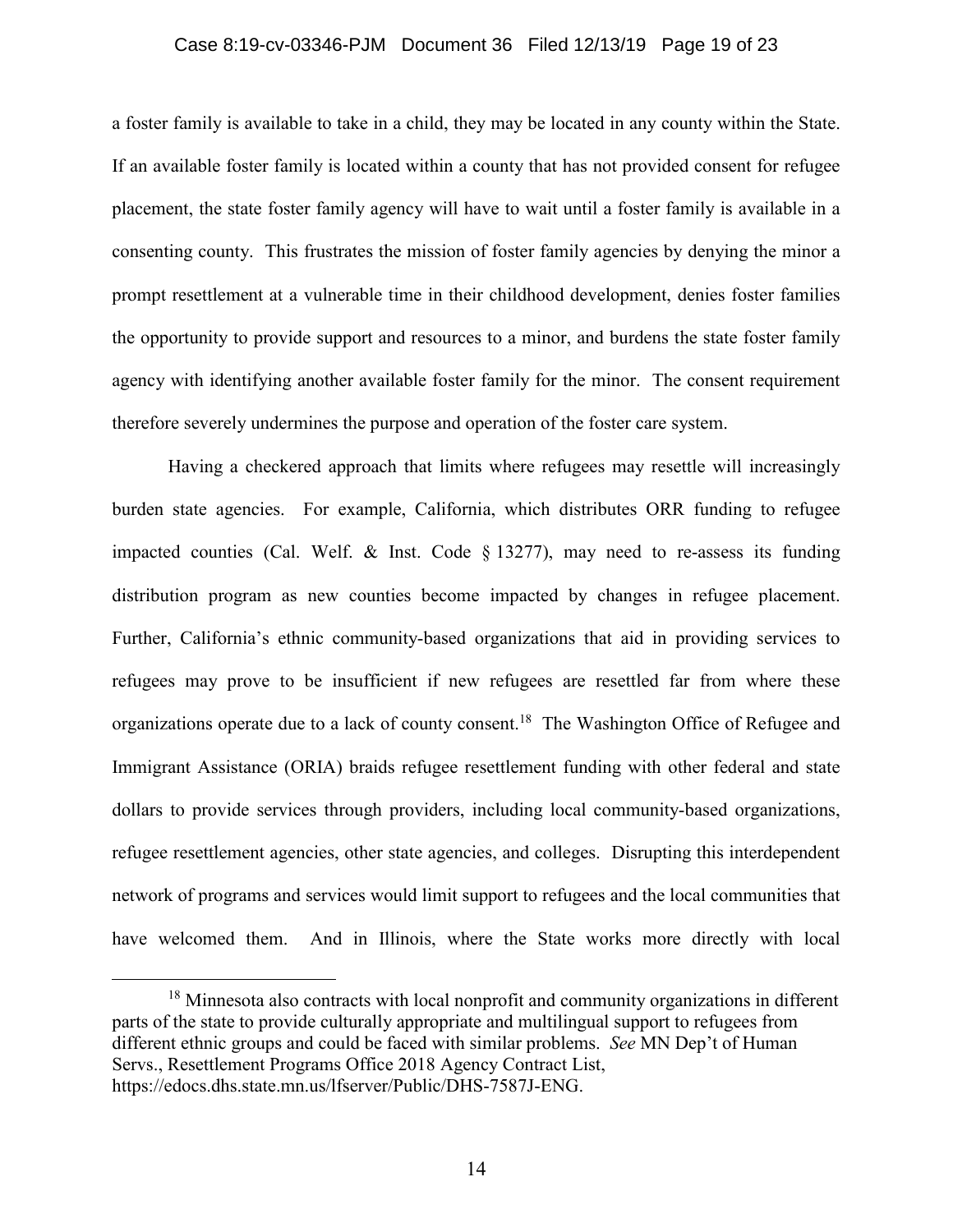### Case 8:19-cv-03346-PJM Document 36 Filed 12/13/19 Page 20 of 23

resettlement agencies, county governments may not have the staffing, resources, or capacity to independently evaluate the extent to which resettlement of refugees within their borders would be appropriate, as it is often local government units other than counties—such as school districts, special service districts, and/or sub-county municipalities—that actually play a greater role in the process of refugee resettlement. Thus, the new consent requirement may ultimately require the current system of distributing ORR funding and state-funding within *Amici* States to be significantly reshaped. This will disrupt the States' ability to receive and resettle refugees for a period of time and further divert an unknown amount of State time and resources toward implementing a requirement that conflicts with the State and local roles contemplated in the Refugee Act.

### **CONCLUSION**

The Executive Order violates the Refugee Act, interferes with the States' sovereign interests, harms existing refugee communities, and places unjustified administrative burdens on state agencies, counties, and resettlement agencies. Therefore, *Amici* States respectfully request that the Court grant Plaintiffs' Motion for Preliminary Injunction.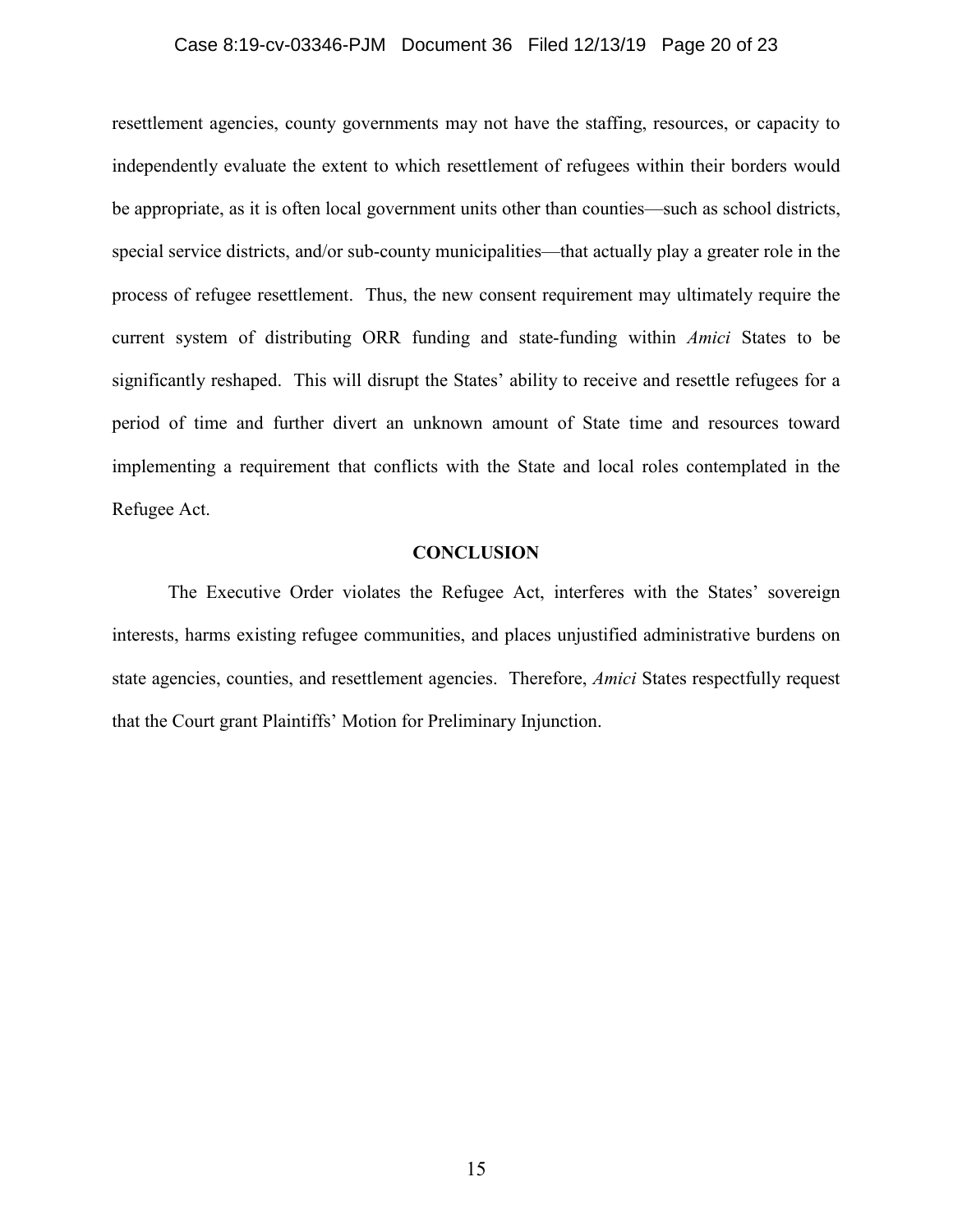Dated: December 13, 2019 Respectfully submitted,

XAVIER BECERRA *Attorney General of California* MICHAEL L. NEWMAN *Senior Assistant Attorney General* CHEROKEE DM MELTON *Supervising Deputy Attorney General* VILMA PALMA-SOLANA\* JASLEEN K. SINGH\* *Deputy Attorneys General* Office of the Attorney General 300 S. Spring Street, Suite 1702 Los Angeles, CA 90013 Phone: (213) 269-6385 Vilma.Solana@doj.ca.gov

KWAME RAOUL *Attorney General of Illinois*  CHRISTOPHER G. WELLS *Chief, Public Interest Division* JEFF VANDAM\* *Public Interest Counsel* ISAAC JONES *Assistant Attorney General* Office of the Illinois Attorney General 100 W. Randolph St., 11th Fl. Chicago, Illinois 60601 Phone: (312) 814-1188 Email: jvandam@atg.state.il.us

MAURA HALEY *Attorney General Commonwealth of Massachusetts* One Ashburton Place Boston, MA 02108

BRIAN E. FROSH *Attorney General of Maryland* STEVEN M. SULLIVAN *Solicitor General*

/s/ *Jeffrey P. Dunlap*\_\_\_\_\_\_\_

JEFFREY P. DUNLAP *Assistant Attorney General* Bar No. 20846 200 St. Paul Place Baltimore, MD 21202 Phone: (410) 576-7906 Fax: (410) 576-6955 jdunlap@oag.state.md.us

WILLIAM TONG *Attorney General State of Connecticut* 165 Capitol Avenue Hartford, CT 06106

KEITH ELLISON *Attorney General State of Minnesota* 102 State Capitol 75 Rev. Dr. Martin Luther King Jr. Blvd. St. Paul, MN 55155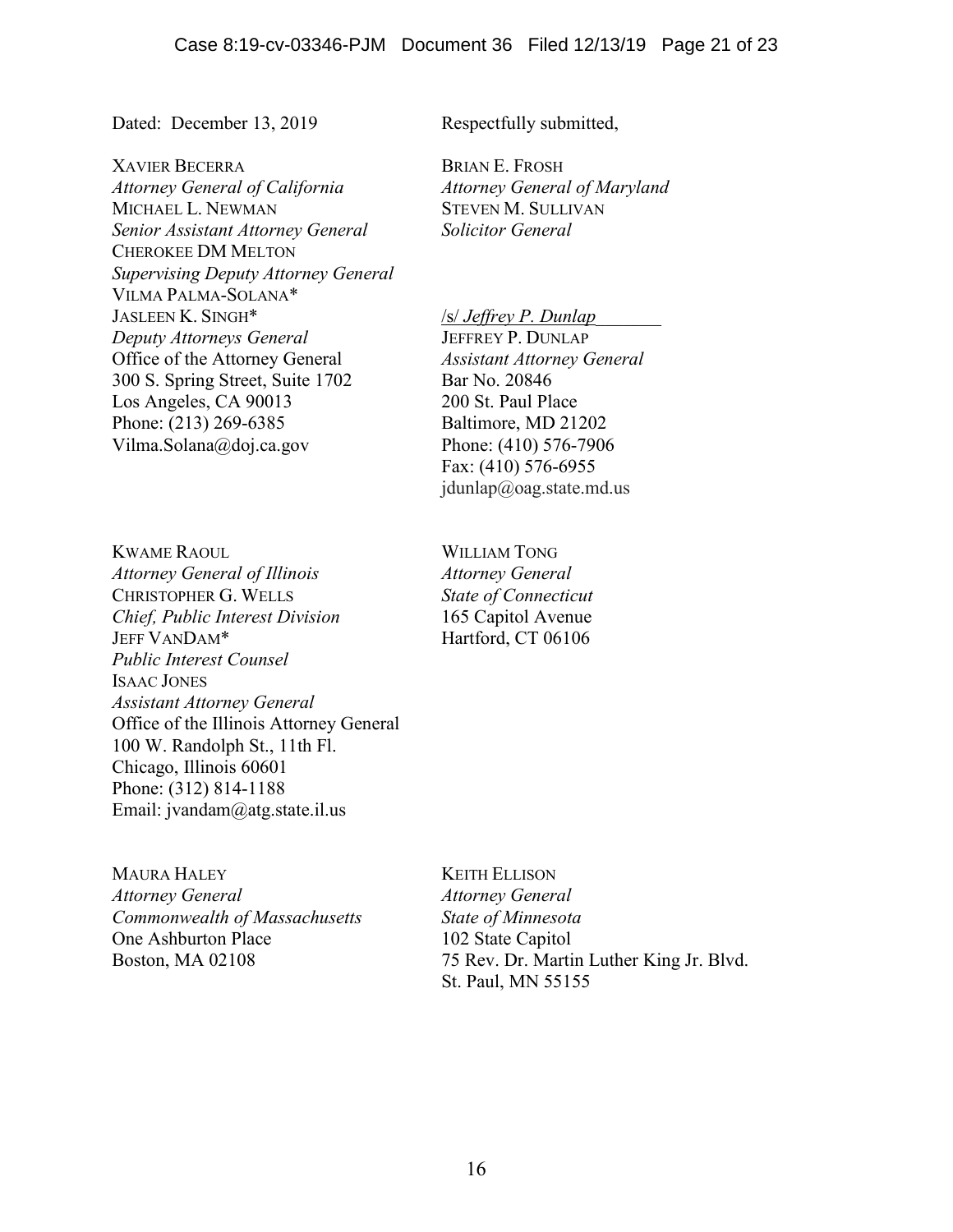GURBIR S. GREWAL *Attorney General of New Jersey* Richard J. Hughes Justice Complex 25 Market Street Trenton, NJ 08625

ELLEN F. ROSENBLUM *Attorney General of Oregon* 1162 Court Street NE Salem, OR 97301

MARK R. HERRING *Attorney General of Virginia* 202 North 9th Street Richmond, Virginia 23219

LETITIA JAMES *Attorney General State of New York* 28 Liberty Street New York, NY 10005

JOSH SHAPIRO *Attorney General Commonwealth of Pennsylvania* 1600 Arch Street, Suite 300 Philadelphia, PA 19103

ROBERT W. FERGUSON *Attorney General of Washington* PO Box 40100 Olympia, Washington 98504-0100

\**Pro Hac Vice Applications forthcoming*